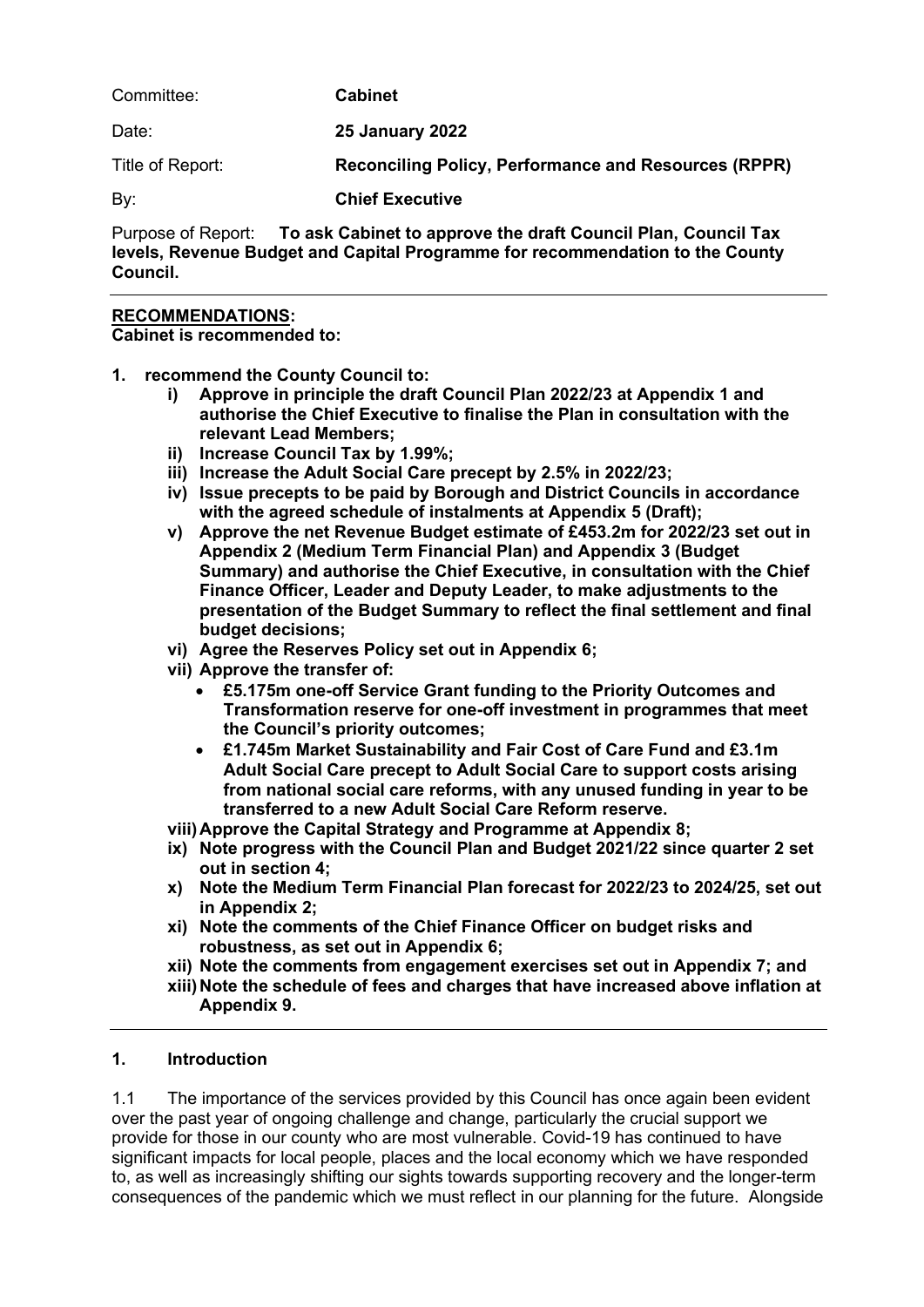this, we are influencing and responding to a range of significant national policy developments which will have implications for the Council's services that must be taken into account in our local plans. Our ambitions are captured each year in a detailed Council Plan which covers what we will do and the specific targets we will use to judge our performance during the year. The Council Plan, revenue budget and capital programme are fully integrated through our business planning process.

1.2 Our business planning continues to be underpinned by a relentless focus on our priority outcomes and their supporting delivery outcomes. In July, Cabinet agreed to amend our 'making best use of resources in the short and long term' priority outcome to 'making best use of resources now and for the future' to better reflect the greater emphasis that is being placed on addressing and adapting to climate change. This will ensure that the future impact of the choices we make about using resources is actively considered across all that we do, as well as the here and now.

1.3 The Reconciling Policy, Performance and Resources (RPPR) process matches available resources with our delivery plans for our priority outcomes so that we focus and protect our spending where it will deliver our priority objectives most effectively, and ensures we have the demographic trends and performance information to monitor progress. The process of planning, through RPPR, for 2022/23 and beyond has taken into consideration our full analysis of key trends and pressures and translates this into service and financial plans which reflect ongoing Covid recovery alongside developments in service delivery. The RPPR process has been applied across all services in the development of the Council Plan (Appendix 1) supported by the Budget (Appendix 3), Medium Term Financial Plan (MTFP) (Appendix 2) and Capital Programme (Appendix 8) set out in this report.

1.4 The past decade has seen the Council innovate, work as One Council and work proactively in partnership to transform services and manage the resources we have as effectively as possible for local people. We also took difficult decisions to reduce or step back from services when we had to, in order to live within our means and protect core services for the most vulnerable. Overall, this meant delivering savings of £137m between 2010 and 2021 to balance our books. Our strong track record of robust and prudent management, coupled with additional short term financial support from Government, allowed us to offer relative stability to our residents during the social and economic shocks brought about by the Covid pandemic, and support that drew upon well-established local networks. Our strong foundation, coupled with temporary Covid impacts on service demand, also enabled us to make one-off investments to support delivery of our commitment to carbon neutrality and improvements to the roads and pavements which support our county's economy and communities.

1.5 However, despite achieving short term stability, we know that in the years ahead demand and costs will continue to grow, and there will be additional expectations arising from national reforms, bringing new and sustained financial and service pressures which will impact on our MTFP and ability to meet needs. The details of key reforms in major, demand-led, service areas such as adults' and children's social care and special educational needs and disability (SEND) are yet to solidify, creating significant risk and uncertainty for the future. The longer-term impact of Covid is also unclear and is likely to generate increased demand for our services. We need to continue to do all we can now to prepare for these future challenges and ensure we will be in the strongest possible position to manage their impacts whilst protecting services, particularly support for the most vulnerable children and adults.

1.6 Our lobbying of Government, individually and through our networks and partnerships, has been robust in signalling the challenges we face and this sustained message has had an impact. The Spending Review and Provisional Local Government Finance Settlement saw some recognition of the pressures on local government in the form of an increase in grant funding and funds to deliver reforms to Adult Social Care. However, the additional grant provided by Government will have to stretch thinly across a range of new or increased costs; social care reform funding is unlikely to cover all expectations, creating significant risk; and, critically, the settlement represents a holding position for a single year, with plans for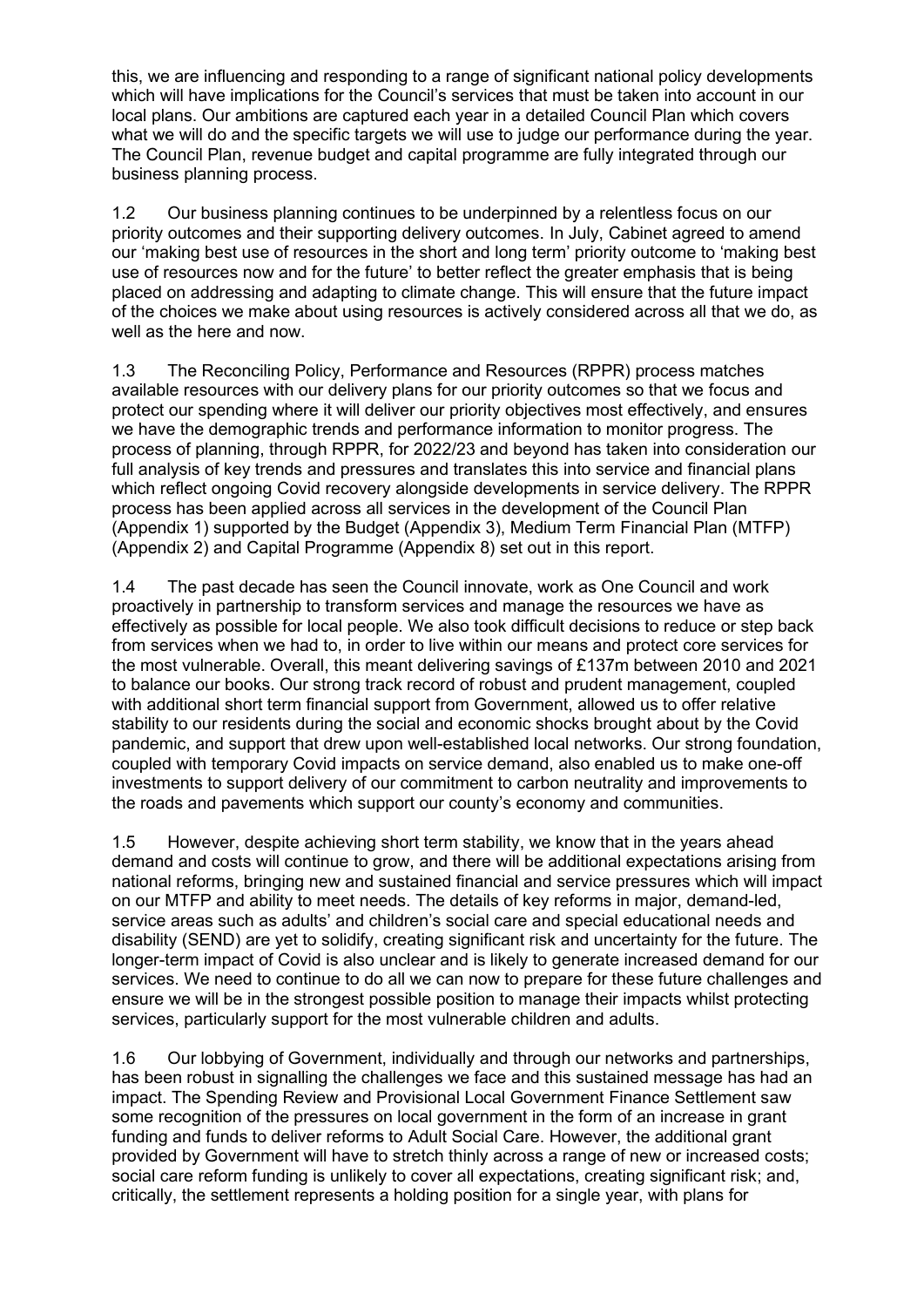significant reform to the way local government funding is allocated from 2023/24 onwards, leaving much uncertainty about our future financial position.

1.7 In addition, there continues to be a reliance on Council Tax to fund ongoing core pressures from rising demand, particularly for social care. Government has extended the approach of expecting local authorities to apply an Adult Social Care precept on local Council Tax bills to provide essential funding in response to rising demand for care services year on year. Government funding calculations for 2022/23 assume Councils will take the new 1% precept, with this factored into the allocation of funding to local authorities. Given the very significant risks we face in the medium term we do need to apply this precept, in addition to the 1.5% we were able to defer from 2021/22 in recognition of the pressures faced by residents at the peak of Covid restrictions. We will continue to make the case to Government that individual authorities' ability to raise Council Tax is unrelated to need for services and is particularly problematic for areas such as East Sussex with high need for social care services, but where capacity for local people to pay more to support these services is limited.

1.8 The additional funding announced, together with our prudent planning, means that, for now, our financial position remains secure, and for a third year we do not need to seek any further savings beyond those already planned. We will continue to use this window of stability to support recovery from Covid, prepare and protect services for the changes ahead and invest in key priorities for local people such as maintaining our roads and working to reduce our carbon emissions. This includes being in a position to remove planned savings in children's early help services in response to increased demand for support to families experiencing challenges, and while we await the outcomes of national reviews in children's social care which will inform our future service model. However, the position beyond 2022/23 is much less clear. As well as the risks arising from service reforms, Government will be consulting on updating the national assessment of needs and resources on which funding allocations for Councils are based. Although we will work hard to articulate the specific needs of East Sussex, the impact of any changes on our future funding is far from clear, particularly in the context of the Government's Levelling Up agenda. The updated financial outlook presented in this report therefore signals that we are likely to face a much more challenging position from 2023/24 onwards.

1.9 The Capital Programme has been extended to maintain a 10 year outlook. The programme continues to provide for targeted basic need, including essential budgets for school places, SEND provision and highways infrastructure. Highways capital investment has been increased to reflect the importance we place on our road network and its role in providing connectivity for our businesses and communities. The additional investment will enable us to maintain our current road condition performance, which exceeds current targets, over the 10 year period. The Council's commitment to work towards carbon neutrality from its operations has been reflected in the addition of climate change to basic need criteria which will enable us to put in place a programme for the extensive works necessary to progress the decarbonisation of ESCC's operations towards net zero.

#### 1.10 This report sets out:

- Key changes to the national and local context since the report to Cabinet on 30 September 2021;
- the draft Council Plan 2022/23 and updated MTFP;
- key updates on performance since quarter 2;
- proposals for the 2022/23 revenue budget, taking account of changes in the financial picture since September and based on an increase in Council Tax of 1.99% and an Adult Social Care precept of 2.5%;
- the savings planned for the next two years;
- the Capital Programme update and the rationale on which it has been developed; and
- feedback from engagement exercises and equalities impacts.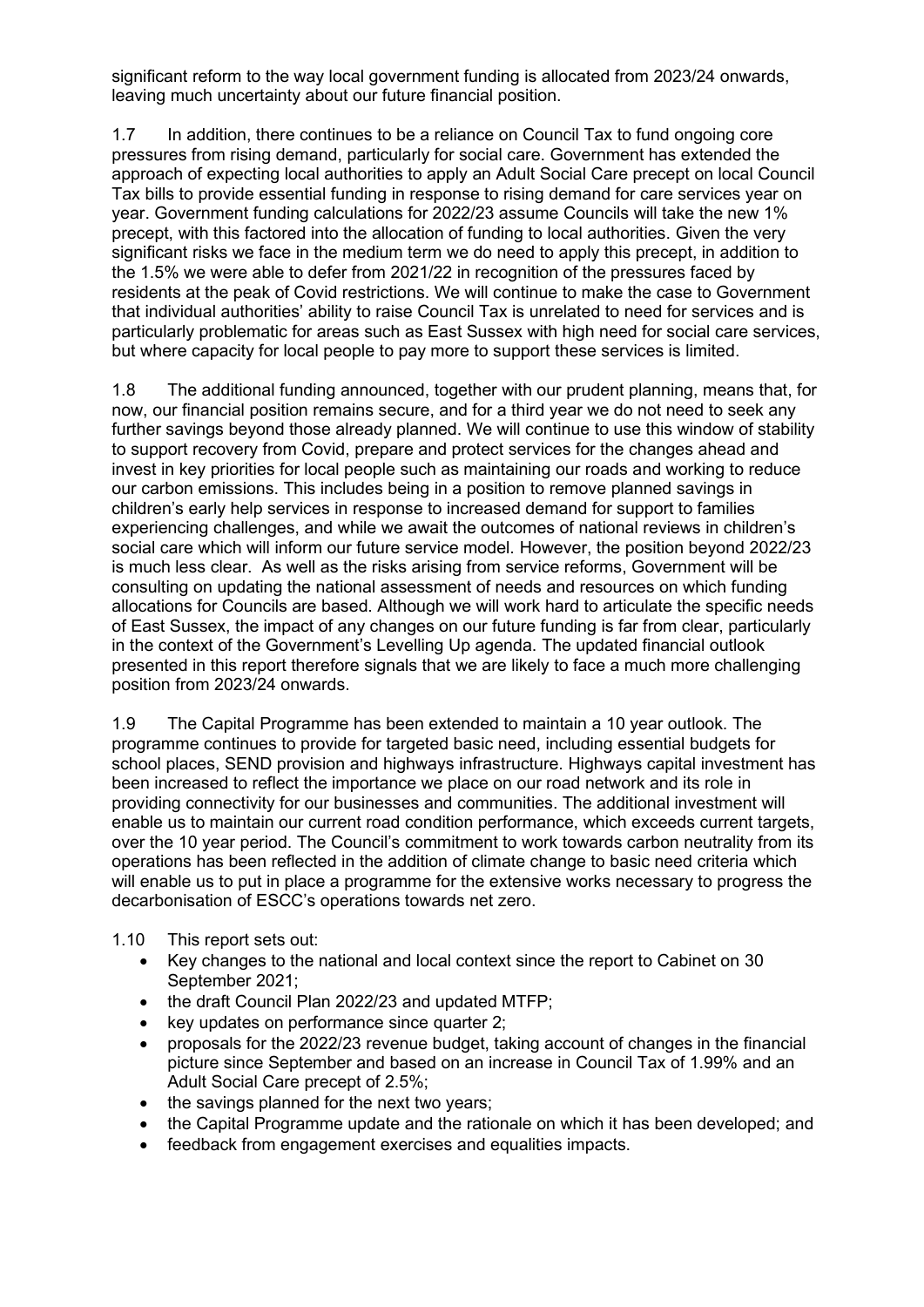### **2. National and Local Context**

2.1 Since the last report to Cabinet in September the national policy environment has continued to evolve rapidly, with significant announcements which will impact on us locally. Key developments are set out below along with detail of how we are responding:

2.2 **Spending Review, Government Funds and National Economic Outlook:** The Chancellor announced a three year Spending Review on 27 October. The headline presented by the Treasury for local government was an average 3% real terms increase in Core Spending Power each year over the Spending Review period. This includes additional grant funding of £4.8bn for local government over the period, plus £3.6bn to support implementation of Adult Social Care funding reforms announced in September raised from the new health and social care levy on national insurance contributions (the remaining £1.7bn of the £5.4bn allocated to social care from the new levy is to be deployed nationally – see paragraph 2.11 below). However, a significant proportion of the Core Spending Power increase comes in the form of powers to raise additional Council Tax from local residents, particularly through a further 1% Adult Social Care precept across all upper tier local authorities, unrelated to need, which is expected to be in place for the next three years. Further business rates retention now appears unlikely. Michael Gove, the Secretary of State for Levelling Up, Housing and Communities, has indicated that progressing with greater business rates retention would be 'against the broader principle of Levelling Up' as it would benefit areas that already have greater and more secure income from business rates. The Spending Review did however confirm the continuation of Business Rate Pools for 2022/23.

2.3 The one year provisional Local Government Finance Settlement received in December provided further detail on the headline announcements for local government in the Spending Review, particularly the allocation of new grant funding. This has largely been split into funding for social care (children's and adults) and a 'services grant' allocation for one year only, intended to support local authority financial stability whilst a National Funding Review is undertaken and proposals consulted on during 2022. This Funding Review will focus on updating the assessment of needs and resources, on which local authority funding allocations are based, with indications that it will include consideration of how the allocation of funding will support Levelling Up. Implementation of any changes to funding formulas as a result of the Review would take effect from 2023/24. Therefore from 2023/24 this funding will be used as transitional support and new allocations will be applied. We still await further information on some announcements made at the Spending Review including funding for SEND provision, highways, Supporting Families and disadvantaged children. The implications of the Spending Review and provisional finance settlement announcements for the Council's MTFP are set out in section 5.

2.4 The first round of successful bids to the Government's Levelling Up Fund, designed to support local areas with regeneration and infrastructure projects up to £20m in value, were announced alongside the Spending Review with East Sussex receiving £7.9m for our bid to replace the Exceat bridge. Projects in the county also secured £2.5m from the Community Renewal Fund, including schemes which will support skills and innovation. We were also one of 13 Councils successful in our 'Partnerships for People and Place' grant application. This programme will trial new ways of working between local and central government to deliver solutions to local challenges. The East Sussex pilot will focus on integrating action on health and climate change inequalities in Hastings.

2.5 Alongside the Spending Review in October, the Office for Budget Responsibility (OBR) published updated national economic forecasts which delivered good news on the economic and borrowing outlook after stronger than expected recovery from the Covid pandemic. The OBR indicated growth will be stronger than expected in 2021 and 2022, reducing the amount that Government will need to borrow. Updated forecast inflation rates for 2022/23 showed movements from September as follows: The Consumer Price Index (CPI) has increased from 1.89% to 3.88% and Retail Price Index (RPI) from 2.03% to 4.82%. Gross Domestic Product (GDP) was expected to rise 6.5% in 2021 (up from the predicted 4% in March), returning to pre-Covid levels by the end of the year, and to climb 6% in 2022. Labour shortages and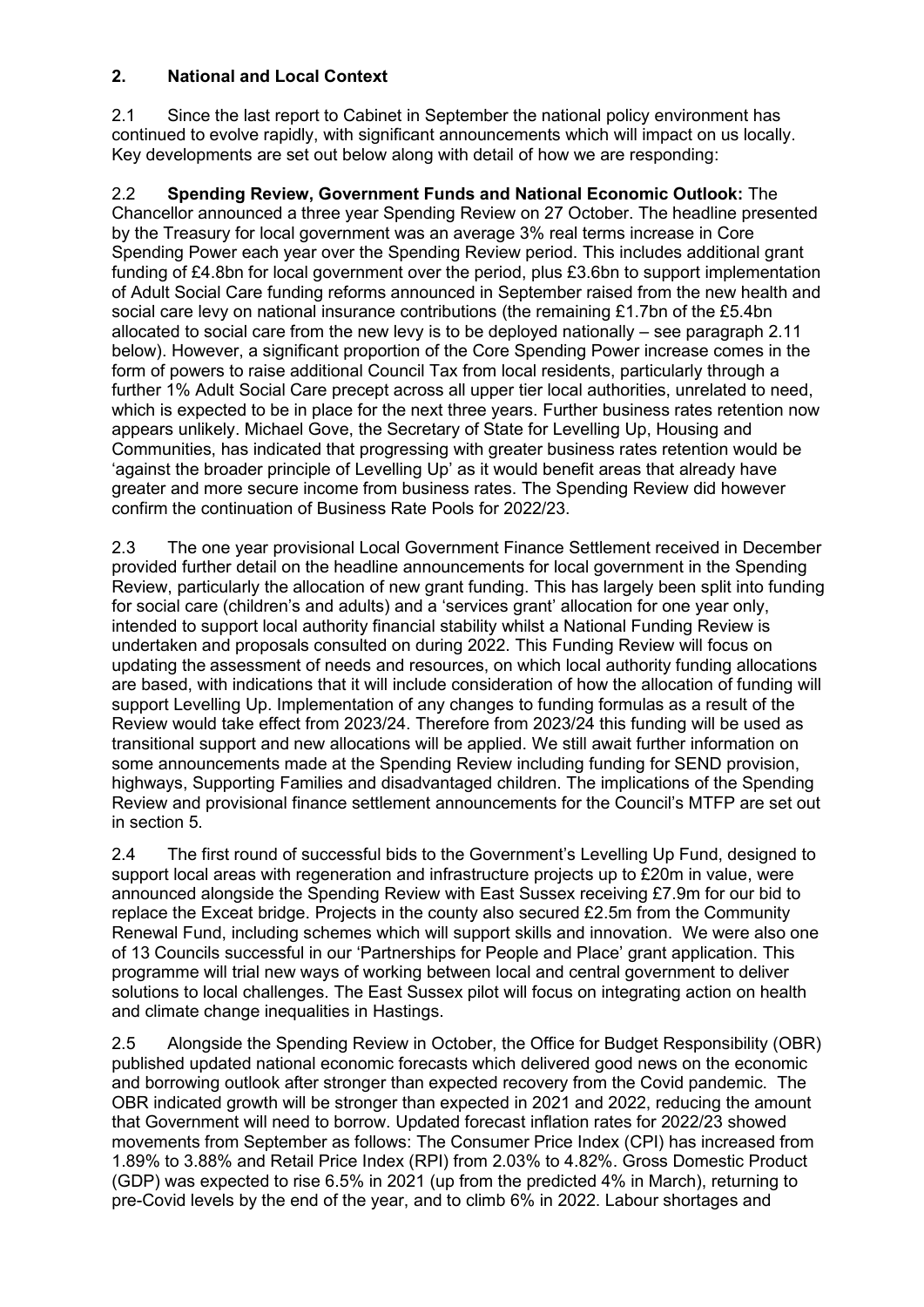stretched supply chains are likely to impact, particularly for the market sustainability of social care and possible impact on care fee levels.

2.6 Unemployment is expected to peak at 5.2% in 2022, lower than the 11.9% previously predicted. However, 'scarring' due to the pandemic will mean that the economy will remain 3% behind the pre-pandemic projected position and the OBR forecasts were prepared before the emergence of the Omicron variant in November. In September, Government announced that vulnerable households across the country would be able to access a £500m Household Support Fund to help them with essentials over the coming months as the country continues its recovery from the pandemic. We received £3.9m from the Fund to support local residents most in need this winter and worked with our borough and district and voluntary and community sector partners to rapidly develop and implement a collaborative approach to deploying the funding for maximum effectiveness.

2.7 **Levelling up and devolution**: Through the autumn further indications were given by the new Secretary of State for Levelling Up, Housing and Communities about the focus of the Government's flagship Levelling Up agenda, including four key aims: strengthening local leadership to drive real change; raising living standards especially where they are lower; improving public services especially where they are weaker; and giving people the resources necessary to enhance the pride they feel in the place they live. The Government's White Paper on Levelling Up is expected to be published early in 2022; it is anticipated this will provide further detail on how the above aims will be implemented and measured and arrangements for leading economic development, including the future role of Local Enterprise Partnerships. Further information on plans for progressing devolution in England, including County Deals, is also likely to be included.

2.8 **COVID-19 response**: rising rates of Covid infection through the autumn and into winter placed consequent pressures on health and social care services nationally and locally, although rates of serious illness and hospitalisation have to date been lower than last winter following the successful vaccination programme during 2021. In response to rising case rates and the emergence of the Omicron variant, the Government announced in December the introduction of 'Plan B' Covid measures, including the reintroduction of compulsory mask wearing and working from home where possible; these were subsequently extended into January. It was also confirmed that the booster vaccine programme would be accelerated with a target of offering all over 18s a booster by the end of December and extension of the booster programme to 16 and 17 year olds. Vaccinations were also extended to clinically vulnerable 5-11 years olds from January. The NHS vaccination programme was scaled up significantly during December, both nationally and locally, to support this. Locally, since September, the Council has worked with partners to respond to the increasing incidence of COVID-19 in line with our Local Outbreak Management Plan. We continue to work closely with the local care sector and with health partners in relation to the pressures on the health and care system which has experienced significant strain due to the number of Covid cases, coupled with staff shortages as a result of sickness or self-isolation. We are providing ongoing support to schools, particularly in light of staff shortages due to Covid and the ongoing roll-out of vaccination to the over 12s.

2.9 We have maintained our flexible approach to ensure services continued to operate safely and effectively as Covid cases increased through the autumn and winter. This included asking our staff to continue to work from home where possible to help minimise the impact of Covid on our workforce and workplaces, and redeploying staff where needed to support essential services. Face to face provision remained in place throughout where needed, with appropriate risk mitigation measures in place. Digital working has continued to underpin the provision of services with many staff continuing to work remotely throughout 2021/22 as well as the preceding year. Our Workstyles programme is preparing for the wider return of staff to offices when this is feasible and will begin implementing the resources necessary to support a hybrid working model across the organisation. This model will continue to capture the benefits realised from new ways of working through the pandemic, whilst ensuring our core service needs are at the heart of how we operate.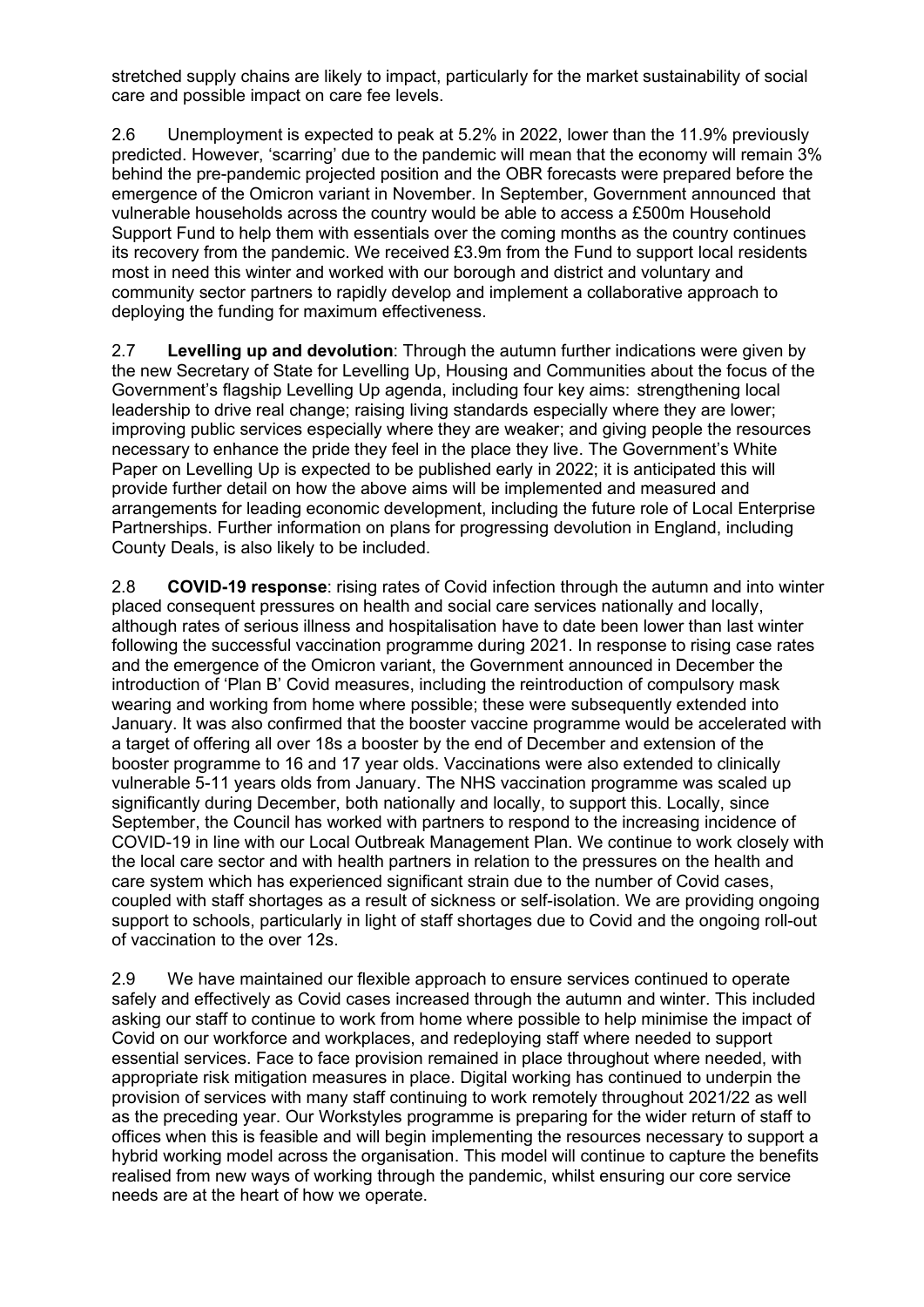2.10 **Adult Social Care and Health**: Following the announcement of significant reforms to the funding of Adult Social Care in September, further detail was provided in a policy paper published in November. This included information on the workings of the new charging reform framework and confirmed some key outstanding policy details. Details included the standard level at which 'daily living costs' will initially be set and that government would introduce an amendment to the Care Act 2014 in relation to the way that people progress towards the £86,000 cap on care costs. This amendment, which was subsequently approved in the House of Commons, means that only the amount that an individual contributes towards their eligible care costs (at the local authority rate) will count towards the cap. The publication of the policy document also marked the start of a period of co-production of statutory guidance with the sector, building on draft Care Act regulations and guidance published in 2015, to be followed by a public consultation in early 2022. It is intended that the regulations and final guidance will be published in spring 2022, ahead of implementation of the new arrangements in October 2023.

2.11 This was followed in December by the publication of the Government's Adult Social Care White Paper: 'People at the Heart of Care'. The White Paper sets out a 10 year vision for reform, including how this will be supported over the next three years by the £1.7bn of funding raised through the health and care levy which has been reserved nationally to make improvements across the adult social care system. The paper sets out how some of this money will be spent to begin to transform the adult social care system in England, such as new investments in:

- housing and home adaptations, including a £300m commitment to better integrate housing into local health and care strategies, as well as £220m towards driving growth in housing with care;
- technology and digitisation, including £150m towards improving assistive technology and measures to improve how data is collected and used within adult social care;
- workforce training and wellbeing support, including a new Knowledge and Skills Framework, Care Certificates to provide sector-wide delivery standards, and investment in social worker training routes to support recruitment into the sector;
- support for unpaid carers, and improved information and advice; and
- innovation and improvement, including further detail on the planned new duty for the Care Quality Commission to independently review and assess the performance of local authorities in delivering their adult social care functions. The White Paper lists some of the criteria which assessments may look at, which include factors such as leadership; prevention strategies; transitions between services (e.g. children's to adult social care); and commissioning.

2.12 Later in December Government published information on the Market Sustainability and Fair Cost of Care Fund 2022 to 2023 which provided high level details, alongside funding details, for the introduction of a fair price for care and the implementation of duties to allow self-funders to ask their local authority to arrange residential care on their behalf from October 2023 (in addition to domiciliary care which is already in place). National funding of £162m will be provided in 2022/23 (£1.7m for East Sussex County Council) to support local authorities to prepare markets for reform through activities such as determining sustainable fee rates; engaging with providers to improve data on operational costs; engaging with self-funders to understand the impact of reform on the market; strengthening capacity for greater market oversight; and using the additional funding to increase fee rates. Further funding of £600m per annum nationally will be available in each of the subsequent two years subject to local authorities providing:

- a cost of care exercise (survey of local providers to determine a sustainable fee rate);
- a provisional market sustainability plan (covering 2022-25); and
- a spend report (detailing how the money has been spent).

The Government has indicated it will work closely with the sector to shape the implementation of fair rates for care, to help deliver sustainable services and prepare local care markets for implementing the other reforms outlined. ESCC expects to actively engage to help shape plans which will deliver positive and achievable outcomes, as well as to raise the potential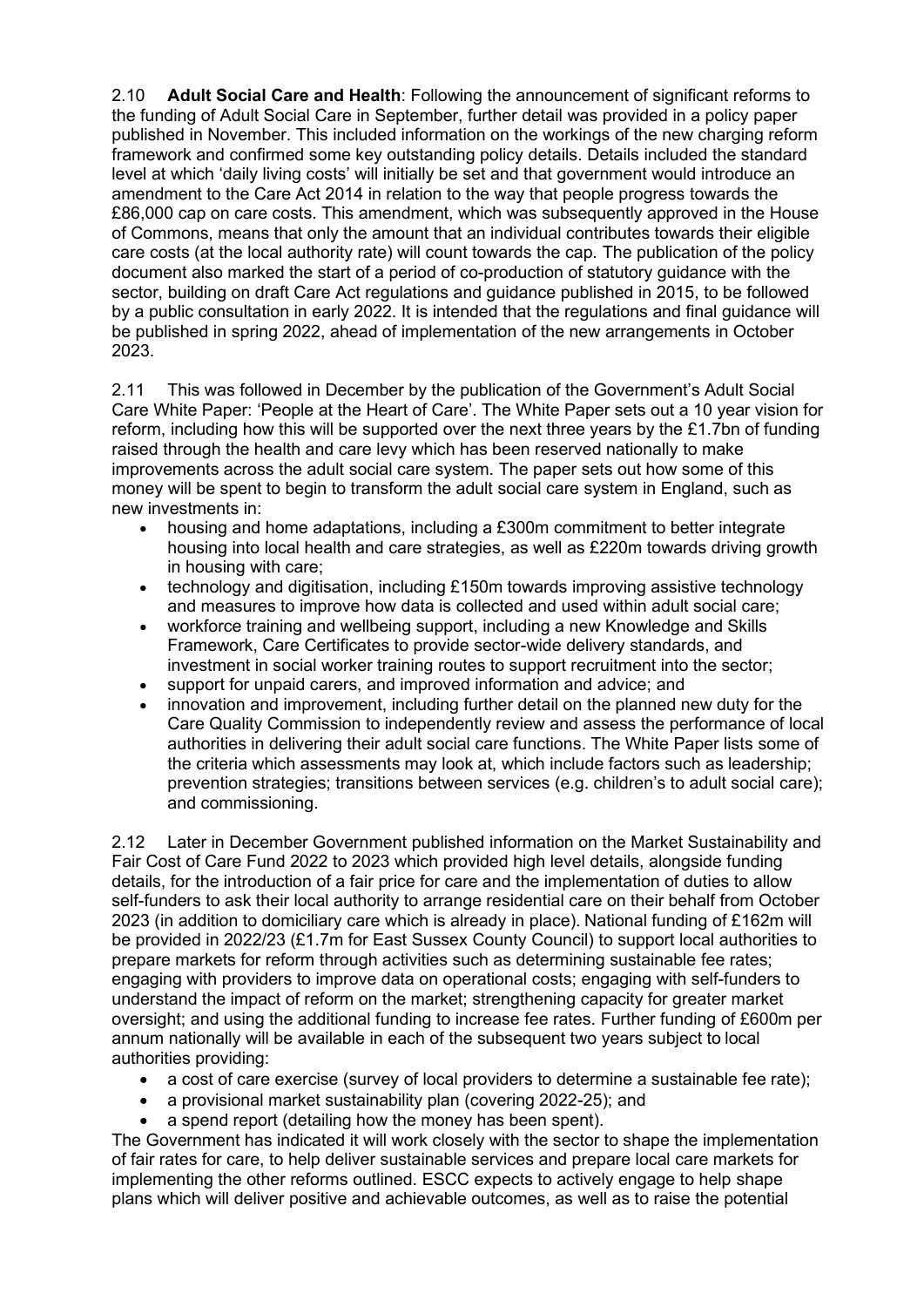implications if sufficient funding is not provided to local authorities to support the national commitments.

2.13 A further White Paper on Health and Social Care Integration is expected imminently. This is expected to set out further detail on measures to support integration, building on the Health and Care Bill currently progressing through Parliament, in areas such as shared outcomes, system leadership, financial incentives and frameworks, data and workforce.

2.14 Locally, considerable work has been undertaken by the local health and social care system to support service recovery from COVID. This includes refreshing our health and social care plan which was originally agreed in March 2020 after engagement and consultation across our local systems. The updated Plan for 2021/22 sets out our delivery priorities across health, social care and wellbeing, and our response to the impact of the pandemic and our population health needs. It brings together our shared priorities with a clear focus on improving population health and addressing health inequalities. Workforce has also remained a key challenge for care providers as Covid, mandatory vaccination, competition from other sectors and reduced ability to recruit from overseas combined to exacerbate existing shortages. In addition to our organisational response to this we are exploring where our collaboration can support the recruitment challenge across all of our sectors.

2.15 Alongside this ongoing work to support service provision, preparations have been made for the planned implementation of health reforms from which will see the Sussex Integrated Care System (ICS) placed on a statutory footing from July 2022. The ICS structures will incorporate arrangements for local authorities to participate in an NHS Integrated Care Board (ICB), which will take over responsibility from Clinical Commissioning Groups for commissioning healthcare services. and a wider Integrated Care Partnership (ICP). It has been agreed that 'Place' has a primary role in our ICS. There are three 'Places' within the Sussex ICS (East Sussex, Brighton and Hove and West Sussex), with the Council continuing to being a lead partner with our local NHS in the East Sussex Health and Care Partnership. Delivery of integrated health and social care services will continue to largely be led locally at place level, and we will continue to work together to join up services across community health and social care, primary care, mental health and urgent and emergency care and the full range of local government and voluntary, community and social enterprise (VCSE) services and support that impact on the wider determinants of health. 2022/23 will see a continued focus on delivering more coordinated care to our frail population through increasingly integrated service provision and working with primary care to develop our model for closer working in our communities to do this as well as tackle health inequalities. The ICS also covers children's services and a new ICS Children's Board is being created through which it will be possible to promote Sussex-wide developments as well as ensure oversight over work in East Sussex.

2.16 **Climate and environment**: In October, the Government announced its national Net Zero Strategy: 'Build Back Greener', ahead of the COP26 climate summit which took place in November. Building on the 10 Point Plan for a Green Industrial Revolution published in 2020, the strategy sets out key actions the Government intends to take to progress against its commitment to reduce UK carbon emissions to net zero by 2050 encompassing:

- decarbonisation pathways to net zero by 2050, including illustrative scenarios;
- policies and proposals to reduce emissions for each sector; and
- cross-cutting action to support the transition.

The strategy includes a section on local action, including the establishment of a Local Net Zero Forum through which Government intends to work with local government to discuss policy and delivery options on net zero and continuation of the Local Net Zero Programme to support all local areas with their capability and capacity to meet net zero. In November, the Government published its Heat and Buildings Strategy which set out the need for virtually all heat in buildings to be decarbonised to meet net zero. It includes a range of measures to reduce dependence on oil, Liquified Petroleum Gas (LPG) and gas heating including banning the sale of new gas boilers by 2035, accelerating the use of heat pumps, large scale trials of hydrogen for heating and potential adjustments to environmental levies to make electric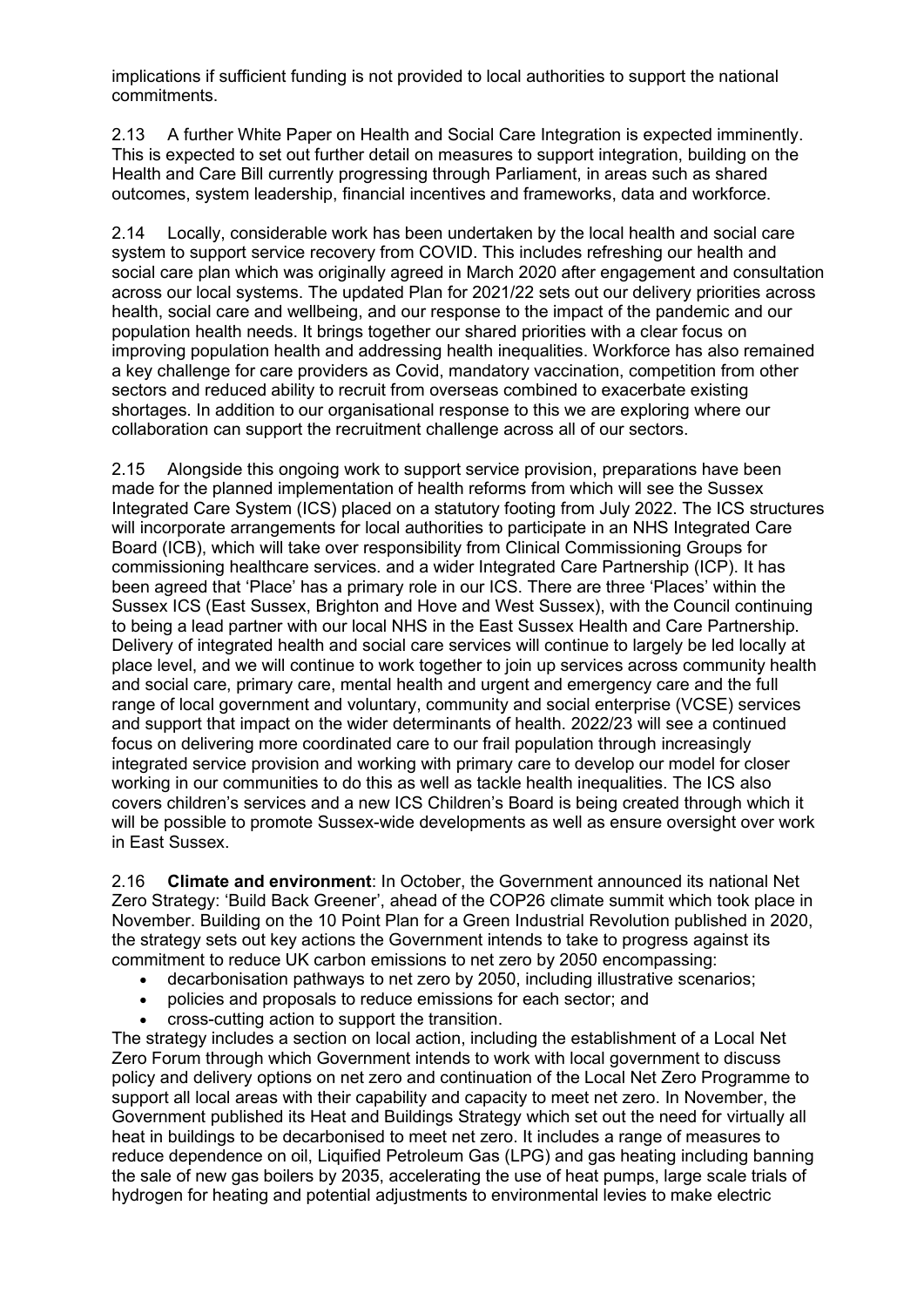heating more cost effective. Both the Net Zero Strategy and the Heat and Buildings Strategy set out a large number of commitments. Detail about how delivery will take place in many areas is yet to be defined and there are concerns that the national funding committed to date will not be enough to meet the commitments made.

2.17 Locally, we have continued to deliver our corporate Climate Emergency Action Plan 2020-2022 which sets out how we will make progress towards the Council's target of achieving carbon neutrality from its activities as soon as possible, and in any event by 2050. In November Cabinet agreed further one-off investment of £3.055m for 2022-23 to 2023-24 to assist in meeting this target. The investment will enable us to build on existing capacity and projects to assist the Council to mainstream our action on climate change. As part of this work, our Climate Emergency Action Plan will be refreshed and extended during 2022.

2.18 The Environment Bill gained royal assent in November, enshrining in law new requirements which aim to ensure the environment is at the centre of policy making and Governments are held accountable for making progress on environmental issues. The new Environment Act:

- Creates a duty on ministers to have due regard to five environmental principles when making Government policy in future;
- Introduces a framework for legally-binding environmental targets and establishes a new, independent Office for Environmental Protection;
- Introduces measures to revolutionise how we recycle; and
- Enhances local powers to tackle sources of air pollution; secure long-term, resilient water supplies and wastewater services; and protect nature and improve biodiversity.

The key implications for ESCC are in the areas of recycling (in our role as waste disposal authority), tree planting (as a landowner), and biodiversity, including new Local Nature Recovery Strategies and the legal requirement for Biodiversity Net Gain to be incorporated into land development and planning.

2.19 **Children's Services**: The outcomes of national reviews of Children's Social Care and SEND are still awaited, with latest indications that these are likely to be published in the first half of 2022. Both are likely to be significant for the future direction of these services and therefore have impacts for the County Council. The reviews by the national children's safeguarding panel into two cases involving the murder of children may also lead to further practice requirements and/or guidance in respect of children's social care. In November Government announced that local authority participation in the national transfer scheme for unaccompanied asylum seeking children (UASC) would be temporarily mandated (rather than voluntary) to further facilitate the provision of placements for children. The move aims to end the use of hotels for UASC, and address responsibility falling disproportionately on certain local authorities, following the unprecedented recent pressure on the asylum system. This will increase the number of UASC looked after by ESCC.

2.20 **Looking ahead**, the Government's main priorities for the next year are expected to be led by the further development of the domestic 'Levelling Up' policy and strategies in relation to economic growth and skills, the ongoing response to and recovery from COVID-19 and the related economic and health consequences, and delivery of major reforms announced or signalled in areas including health and social care, net zero, planning and environment and children's services. All of these are likely to have significant implications for the Council.

### **3. Council Plan**

3.1 The draft Council Plan is attached at Appendix 1. The Council Plan continues to be built on the Council's four overarching priority outcomes: driving sustainable economic growth; keeping vulnerable people safe; helping people help themselves; and making best use of resources now and for the future. Making best use of resources now and for the future is the priority test through which any activity must pass. The remaining three priority outcomes guide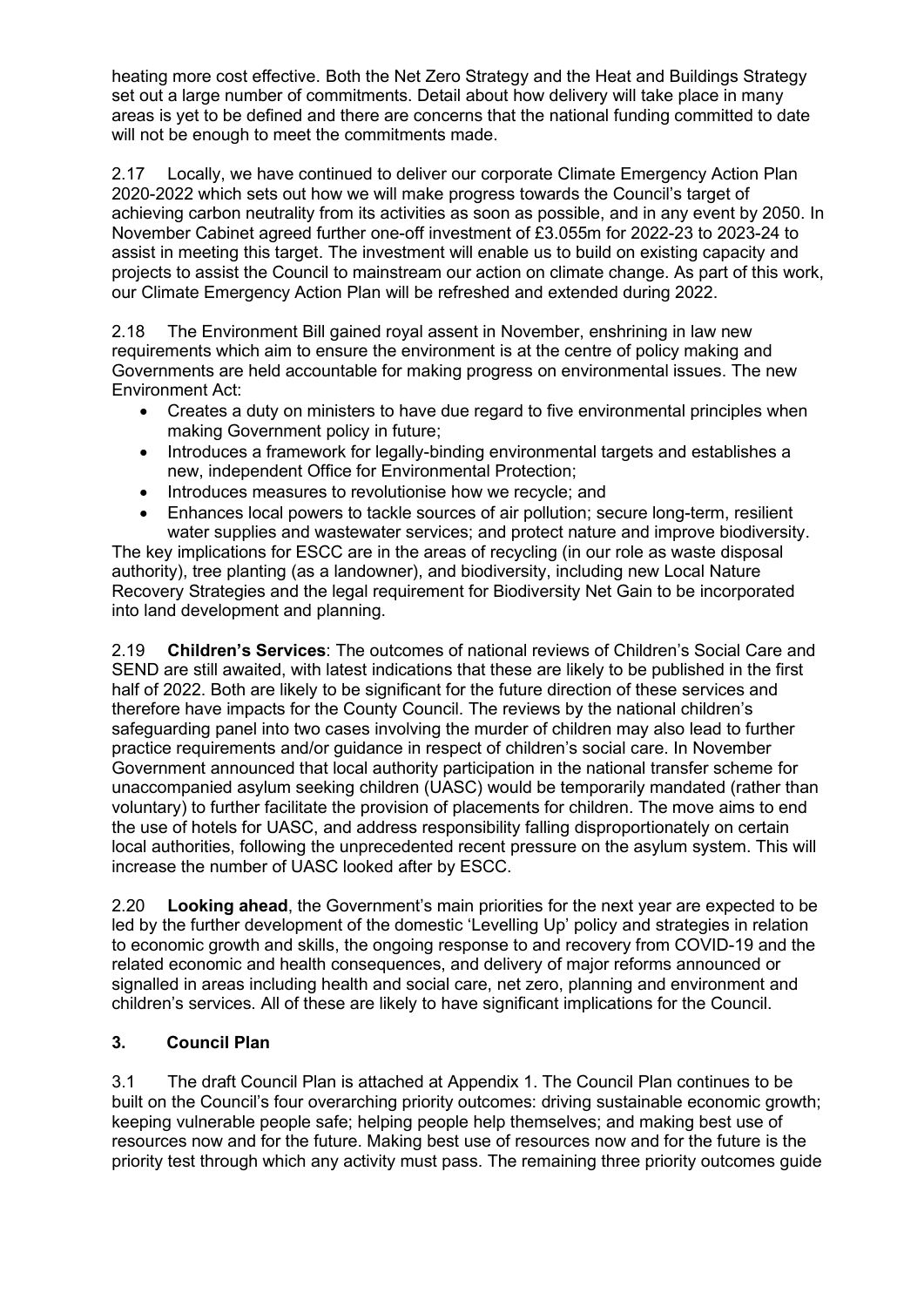our activities, direct our resources and are reflected in our Council Plan activities and targets. There are no changes to the delivery outcomes.

3.2 The Council Plan contains the targets and milestones used to judge our performance. The Cabinet and County Council actively consider performance during the year and may decide to adjust targets to reflect any changed circumstances. New and continuing measures highlight the Council's work to support health and social care integration and our ambition to achieve carbon neutrality. We have reviewed and updated our targets where necessary to ensure these continue to reflect our ambitions. As part of this we have updated our future targets for emissions arising from Council operations, based on the [Tyndall Carbon Budget](https://carbonbudget.manchester.ac.uk/reports/)  [Reports](https://carbonbudget.manchester.ac.uk/reports/) which draw on the latest science to calculate targets which enable local authorities to make a representative contribution to keep to the 'well below 2°C and pursuing 1.5°C' global temperature target. The Council Plan takes account of the resources available, so in some areas this means maintaining performance at current levels rather than seeking improvement. Defining clearly the outcomes we wish to achieve and monitoring our success in delivering these outcomes for the county's residents, communities and businesses is critical. We also keep track of a wide range of key data about East Sussex and related to our priority outcomes. These help us to assess our impact more fully and respond appropriately when we need to do so. Key data will be monitored annually as part of the State of the County report.

3.3 The Council Plan is still a work in progress until final budget allocations are made and firm targets can be set. It will be published in April 2022 and refreshed in July when final performance outturn figures for 2021/22 are available. Authorisation is sought for the Chief Executive to make final changes pre and post publication in consultation with Lead Members, as appropriate.

### **4. Progress with Council Plan & Budget 2021/22 since Quarter 2**

4.1 Overall, our services are continuing to perform well. However, there are a few significant developments that have emerged since the quarter 2 monitoring report that we need to consider as part of our business planning for future years, in advance of the quarter 3 monitoring report which will go to Cabinet on 1 March 2022.

4.2 Performance in some services continues to be affected by the pandemic. It is unlikely that we will meet our target of 7,000 new service user interventions started through One You East Sussex as part of the Integrated Lifestyle Service, as we are receiving fewer referrals than expected from primary care. Our colleagues in primary care are continuing to focus on the vaccination programmes and delayed work. This may also have an impact on our work to improve the targeting of NHS Health Checks.

4.3 At quarter 2 we reported progress to enhance the delivery of Technology Enabled Care Services (TECS) more rapidly and more widely across areas including falls, frailty, crisis response and medication management, to avoid hospital admissions or re-admissions as amber. Despite an average of 193 new clients per month between April and October 2021, the total number of connections continues to decrease. At the end of October 8,283 people were receiving TECS, below the target of 8,500. This reduction is due to clients leaving the services, for reasons such as moving out of the county, clients' needs increasing resulting in them moving into supported living or care home settings, and people passing away.

4.4 There is currently no significant change to the projected quarter 2 revenue budget forecast business as usual service overspend of £3.3m. The general contingency of £4.0m will offset the deficit and the remaining £0.8m will be transferred to the Financial Management reserves in line with the Council's Reserves Policy and Robustness Statement. There is currently an estimated break even position, subject to further Government announcements and final service review; any minor surplus or deficit will be managed through reserves.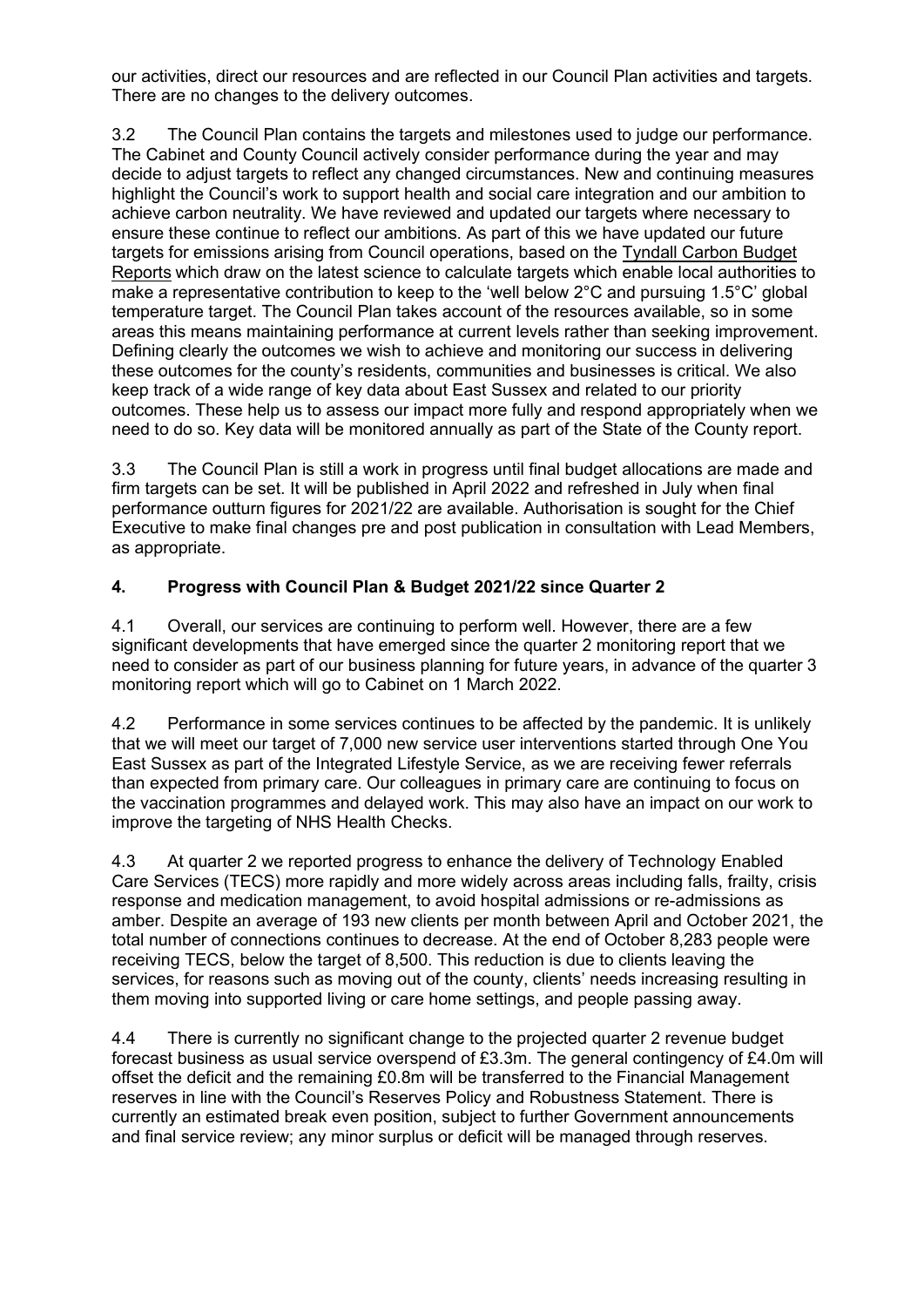### **5. Revenue Budget 2022/23**

5.1 This report has set out a number of significant challenges the Council will face in the coming years. The Medium Term Financial Plan (MTFP) as set out in Appendix 2, and detailed in the table below, sets a balanced budget for 2022/23 by providing funding to meet assessed financial pressures and sets aside funding to meet unquantifiable service risks in future years, with particular concerns regarding children's and adult social care and funding reform driven by the Levelling Up agenda. The provision of the one year Services Grant of £5.175m was not specifically planned for, and is included within the MTFP as an opportunity for one off investment. Whilst balanced for 2022/23, the MTFP by 2024/25 projects a deficit of £9.6m.

| Movement since Cabinet 30 September 2021                                                 | Ref<br>Estimate (£m) |         |         |         |              |
|------------------------------------------------------------------------------------------|----------------------|---------|---------|---------|--------------|
|                                                                                          |                      | 2022/23 | 2023/24 | 2024/25 | <b>Total</b> |
| Cabinet 30 September 2021 DEFICIT/(SURPLUS)                                              |                      | 3.204   | 8.826   | 10.059  | 22.089       |
| <b>NORMAL UPDATES</b>                                                                    |                      |         |         |         |              |
| <b>Business Rates Retention</b>                                                          | A                    | (2.009) | (1.735) | (0.501) | (4.245)      |
| Revenue Support Grant - confirmed at SR21                                                | A                    | (1.212) | 1.473   | 0.384   | 0.645        |
| <b>Council Tax Base</b>                                                                  | B                    | (3.126) | (1.390) | (1.458) | (5.974)      |
| <b>Council Tax Collection Fund</b>                                                       | C                    | (4.334) | 4.334   |         | 0.000        |
| <b>General Contingency</b>                                                               | D                    | 0.090   | (0.020) | 0.030   | 0.100        |
| Treasury Management (TM) budget provision for<br>proposed programme                      | E                    |         |         | 1.300   | 1.300        |
| TM Budget - LINK interest rates uplift                                                   | Е                    |         |         | (1.700) | (1.700)      |
| Pressures added to / (removed from) the MTFP                                             |                      |         |         |         |              |
| Contract inflation and collection fund risk                                              | F                    | 8.702   | 0.251   | 0.597   | 9.550        |
| Contractual inflation - Waste Model                                                      | F                    | 0.547   | 0.433   | 0.137   | 1.117        |
| Pay award                                                                                | G                    | 1.109   | 0.687   | 0.711   | 2.507        |
| Local Government Pension Scheme (LGPS)<br>employers' contributions - triennial valuation | H                    |         | 1.800   | 0.020   | 1.820        |
| <b>CET: Waste Housing Growth</b>                                                         | I                    | (0.130) | 0.043   | 0.118   | 0.031        |
| CSD: Growth and Demography (G&D)                                                         | J                    | 1.456   | 0.502   | 0.569   | 2.527        |
| CSD: Looked After Children G&D (covid-related)                                           | J                    | 1.393   | 1.316   | 1.758   | 4.467        |
| CSD: Looked After Children G&D (covid-related) -<br>funded from Covid Reserve            | J                    | (1.393) | (1.316) | (1.758) | (4.467)      |
| <b>ASC: Community Hubs</b>                                                               | Κ                    | (0.440) | 0.440   |         | 0.000        |
| Pressures Protocol - bids approved by CMT                                                | L                    | 0.573   | (0.184) | (0.078) | 0.311        |
| <b>Council Tax Reduction Scheme Changes (Lewes</b><br>DC only)                           | М                    | 0.801   | 0.023   | 0.023   | 0.847        |
| Remove Early Help Saving                                                                 | N                    | 0.893   |         |         | 0.893        |
| DEFICIT/(SURPLUS) AFTER NORMAL UPDATES                                                   |                      | 6.124   | 15.483  | 10.211  | 31.818       |
|                                                                                          |                      |         |         |         |              |
| <b>FINANCE SETTLEMENT</b>                                                                |                      |         |         |         |              |
| <b>Local Decision</b>                                                                    |                      |         |         |         |              |
| Business Rates Proceeds of Pooling 2022/23                                               | O                    | (1.630) | 1.630   |         | 0.000        |
| ASC Precept 1% (only confirmed for 2022/23)                                              | P                    | (3.149) |         |         | (3.149)      |
| DEFICIT/(SURPLUS) AFTER LOCAL DECISION                                                   |                      | 1.345   | 17.113  | 10.211  | 28.669       |
|                                                                                          |                      |         |         |         |              |
| <b>Spending Review (SR) 21</b><br>£1.6bn New Local Government Grant                      |                      |         |         |         |              |
| Social Care Grant (adults and children's)                                                | Q                    | (6.612) |         |         | (6.612)      |
| Improved Better Care Fund                                                                | R                    | (0.639) |         |         | (0.639)      |
| <b>Revenue Support Grant</b>                                                             | R                    | (0.119) | (0.001) |         | (0.120)      |
| Services Grant (1 year only)                                                             | S                    | (5.175) | 5.175   |         | 0.000        |
| Transfer Services Grant to Reserves for One off<br>investment opportunities              | S                    | 5.175   | (5.175) |         | 0.000        |
|                                                                                          |                      |         |         |         |              |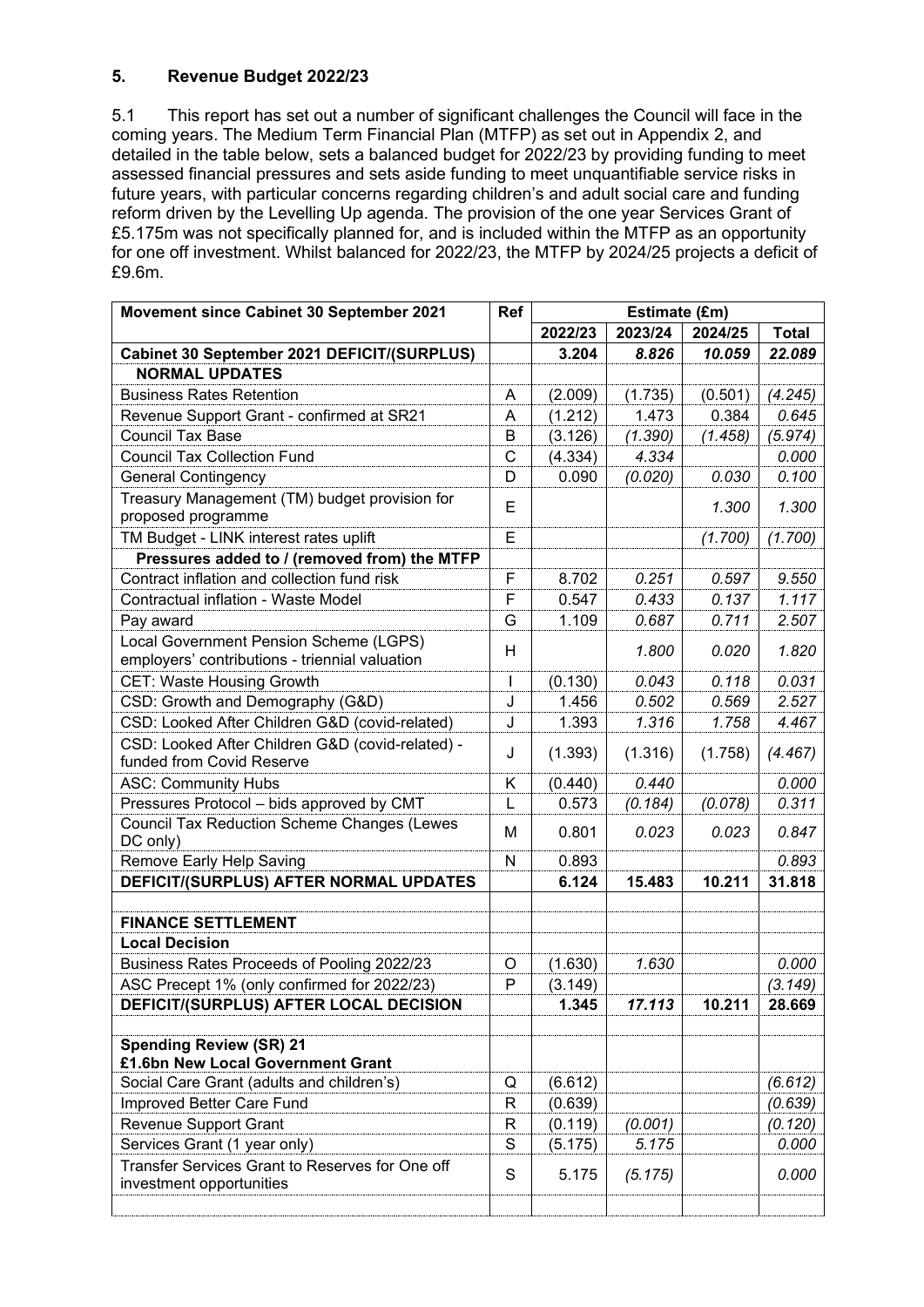| Movement since Cabinet 30 September 2021                                                                                  |        | Estimate (£m) |         |         |              |
|---------------------------------------------------------------------------------------------------------------------------|--------|---------------|---------|---------|--------------|
|                                                                                                                           |        | 2022/23       | 2023/24 | 2024/25 | <b>Total</b> |
| <b>Other Announcements &amp; Updates</b>                                                                                  |        |               |         |         |              |
| Social Care Grant (Continuation)                                                                                          | T      | (2.432)       |         |         | (2.432)      |
| Market Sustainability and Fair Cost of Care Fund<br>(MSFCCF) - held in adults                                             | U      | (1.745)       |         |         | (1.745)      |
| <b>MSFCCF - New Burdens</b>                                                                                               | U      | 1.745         |         |         | 1.745        |
| <b>MSFCCF - Support for New Burdens</b>                                                                                   | $\vee$ | 3.149         | (3.149) |         | 0.000        |
| <b>New Homes Bonus</b>                                                                                                    | W      | (0.702)       | 0.702   |         | 0.000        |
| New Homes Bonus (NHB) to Capital Programme                                                                                | W      | 0.702         | (0.702) |         | 0.000        |
| NHB in MTFP                                                                                                               | W      | 0.114         | (0.114) |         | 0.000        |
| <b>General Contingency Update</b>                                                                                         | X      | 0.220         |         |         | 0.220        |
|                                                                                                                           |        |               |         |         |              |
| DEFICIT/(SURPLUS) AFTER FINANCE<br><b>SETTLEMENT</b>                                                                      |        | (4.984)       | 13.769  | 10.201  | 18.986       |
|                                                                                                                           |        |               |         |         |              |
| Update to assessment of Needs and Resources /<br><b>Transitional Protection (Continuation of Service</b><br>Grant at 50%) | Y      |               | (2.588) |         | (2.588)      |
| Adult Social Care Precept 1% 2023/24 and 2024/25                                                                          | Z      |               | (3.305) | (3.485) | (6.790)      |
| Transfer to Financial Management Reserve for<br>CSD/SEND/ASC and Funding Reform/COVID<br>legacy                           | AA     | 4.984         | (4.984) |         | 0.000        |
| <b>BUDGET DEFICIT/(SURPLUS)</b>                                                                                           |        | 0.000         | 2.892   | 6.716   | 9.608        |

### **5.2 NORMAL UPDATES:**

### **A Business Rates Retention / Revenue Support Grant (RSG)**

The current planning assumptions on business rates and RSG have been adjusted to reflect actual inflation reported in September and SR21 announcements.

### **B Council Tax Base**

Council Tax Base returns which give the most recent estimated base position as of January 2022, have now been made by District and Borough Councils. These show that for the County the large, estimated housing growth for this financial year has been achieved. In fact, the base position on property numbers is better than estimated in October returns meaning additional growth to the base.

Some District and Borough Councils estimated further increases in Local Council Reduction Scheme (LCTRS) support, following an increase this time last year due to the pandemic. The latest returns show that in most authority areas an increase has not occurred. Overall, as a County there has been a partial recovery to LCTRS levels. This recovery increases the Council Tax Base.

In total the Council's Base increase is now estimated at 1.26% net of LCTRS changes set out at M.

### **C Council Tax Collection Fund**

With the increase in the Council Tax Base Districts and Boroughs, in their January 2022 returns, have identified a further £4.3m surplus that should be expected within the collection fund to bring this year collection for the Council up to the actual base position.

No future years' collection fund surplus / deficits are planned within the MTFP. This is difficult to estimate as it is clear the collection system needs to reset, and we wait to see if there is any long-term economic impact on collection.

#### **D General Contingency Update**

This is calculated at an agreed formula of 1% of net budget less treasury management.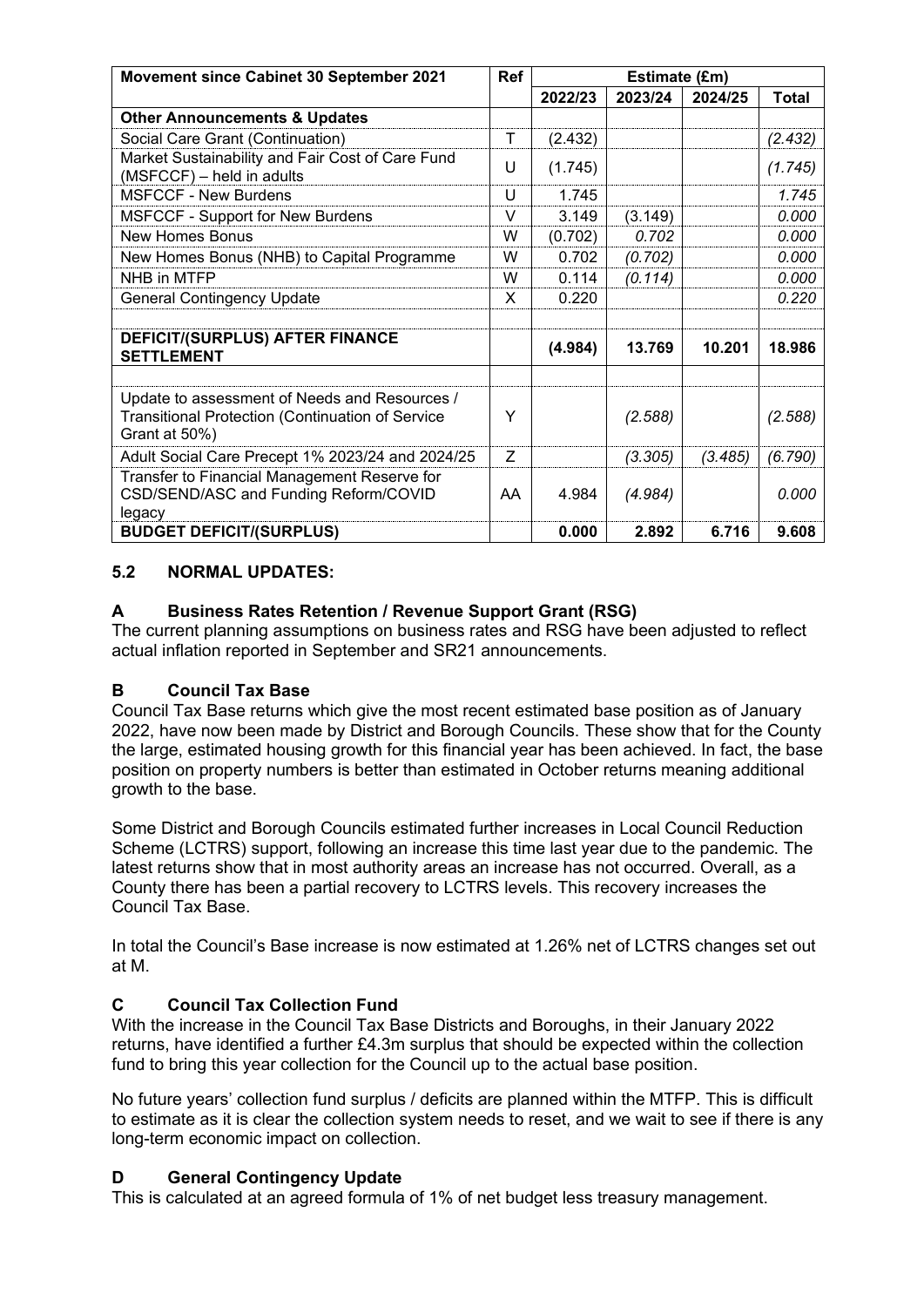# **E Treasury Management (TM)**

As noted at Section 4 of Appendix 8a (Capital Programme Update), the overall impact on the TM budget for capital investment is dependent on a number of variables. These include timings, the level of internal balances and future interest rates. The capital programme update results in an increase in the cost of borrowing of £1.3m by 2024/25, with a need for further uplift to the TM budget outside the MTFP period.

Additionally, our treasury advisors Link Asset Services are now forecasting improved returns on investments as the market improves quicker than expected in the medium term. This improved position results in additional income estimated at £1.7m annually for the medium term.

## **F Inflation for Contracts and Collection Fund Risk**

The Office for Budget Responsibility published its updated forecast inflation rates for 2022/23 on 27 October 2021. There have been material increases, reflecting supply chain and staffing pressures, which have now been reflected in our inflation and waste model as appropriate. The use of additional collection fund surpluses identified in January 2022 by District and Boroughs will help manage this risk.

## **G Pay Award**

The estimated pay award has been increased to 2% for 2021/22 and 2.5% for 2022/23 onwards.

## **H Local Government Pension Scheme (LGPS) Employers' Contributions**

The triennial actuarial valuation is due late in 2022/23 for the following three years. The impact of increasing inflation has the potential to increase the employer contributions, therefore an estimated 1.5% has been added to both primary and secondary contributions from 2023/24 onwards.

## **I Communities, Economy and Transport (CET): Waste Housing Growth**

The Waste Model has been updated for the latest housing growth estimates.

### **J Children's Services (CSD) Growth & Demography**

CSD have provided updates for growth and demography, both for Business as Usual and Covid-related Looked After Children Services. It is proposed that the Covid-related growth and demography be funded from the Covid Grants Reserve.

### **K Adult Social Care (ASC) Community Hubs**

The £880k budget for Community Hubs was not required in 2021/22 due to delays in setting up the model due to Covid, plus any related costs arising during the year could be covered by COVID funding, so there was a one-off transfer to reserve. The model is now being developed and half of the budget is required for 2022/23 with the full amount being reinstated for 2024/25, although further work is needed to understand the post-Covid model.

### **L Pressures Protocol**

As is normal practice a number of bids were approved by Corporate Management Team (CMT) as follows: -

| <b>Dept</b>      | <b>Description</b>                                              |         | 2022/23 2023/24 | 2024/25 | Total  |
|------------------|-----------------------------------------------------------------|---------|-----------------|---------|--------|
| BSD <sup>*</sup> | Information Technology & Digital<br>(IT&D): Microsoft licencing | 0.250   |                 |         | 0.250  |
| <b>BSD</b>       | IT&D: SAP system                                                | 0.157   | (0.079)         | (0.078) | 0.000  |
| <b>CET</b>       | Deferral of Libraries savings                                   | 0.105   | (0.105)         |         | 0.000  |
| <b>CET</b>       | <b>Transport Development Control</b>                            | 0.070   |                 |         | 0.070  |
| <b>CET</b>       | Funded from reserve                                             | (0.070) |                 |         | (0.070 |
| CET              | Planning & Environment                                          | 0.061   |                 |         | 0.061  |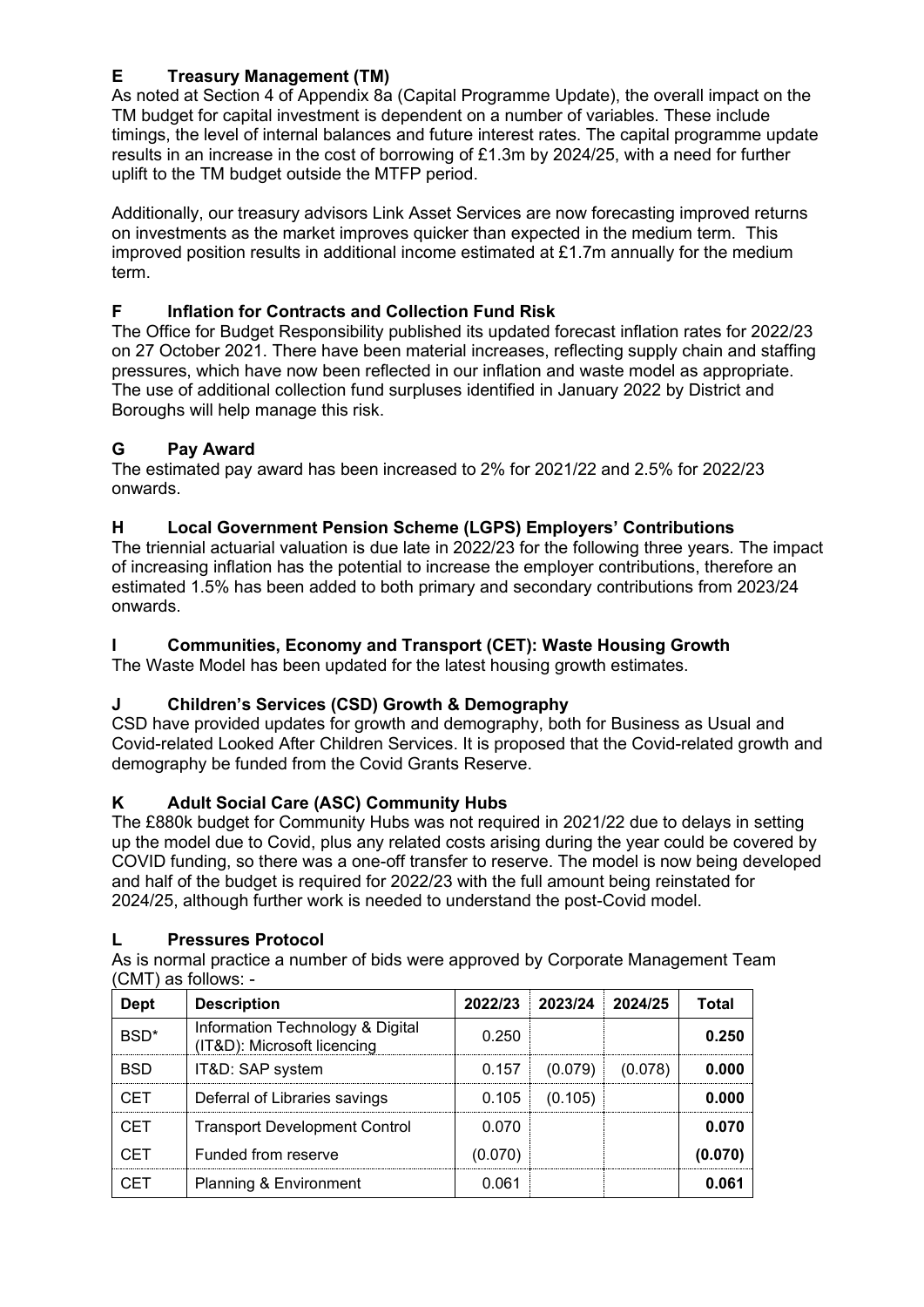| (0.078)<br>0.573<br>(0.184)<br>0.311<br><b>Total Pressures Bids</b> |
|---------------------------------------------------------------------|
|---------------------------------------------------------------------|

\* BSD – Business Services Department

#### **M Council Tax Reduction Scheme Changes by District/Borough Councils**

Council Tax billing authorities are required to review their Local Council Tax Reduction Schemes (LCTRS) annually and to consult publicly on any proposed changes. Both Lewes and Rother District Councils have consulted on changes to their LCTRS for 2022/23. The final decision to set or change the LCTRS rests solely with each billing authority, although as a major precepting authority, the greatest financial impact will fall on ESCC.

Lewes District Council's Cabinet approved proposals at its meeting in December 2021. The estimated loss of income is modelled to be £1.133m, of which the largest loss of income of £0.801m will fall on ESCC.

Rother District Council is also proposing to make changes to its LCTRS, although they are unable to accurately assess the number of potential claimants, but it is not expected to be significant, and the loss of income will be minor.

#### **N Removal of CSD Early Help Saving**

Proposed permanent deletion of 2022/23 target of £0.893m.

#### **5.3 FINANCE SETTLEMENT:**

The settlement is for a single year only (further details on proposed funding reform and consultations are due to follow in the new year) and includes an additional £3.5bn in Core Spending Power (CSP) over last year's settlement. However, this increase includes allowed ASC precept and Council Tax even if they are not taken. There remain a number of grants that have yet to be announced in detail, as set out below. We have assumed these are associated with new burdens and therefore have a net nil impact on the budget and they have been excluded from the MTFP at this point.

| <b>Budget Announcements to be confirmed</b>    | Total<br>(£m) |
|------------------------------------------------|---------------|
| Of the £4.8bn New Grant:                       |               |
| <b>Supporting Families Programme</b>           | 200           |
| <b>Cyber Security</b>                          | 38            |
| <b>Transparency Requirements</b>               | 35            |
| <b>Supporting Families</b>                     |               |
| <b>Advice Centres</b>                          | 82            |
| <b>Expectant Parents Mental Health Support</b> | 100           |
| <b>Breastfeeding Support</b>                   | 50            |
| To be confirmed                                | 68            |
| <b>Disadvantaged Children</b>                  |               |
| Holiday Activities and Food Programme          | 600           |
| Regulation and Safeguarding                    | 104           |
| <b>Adoption Strategy</b>                       | 7             |
| <b>Residential Children's Homes</b>            | 259           |
| <b>SEND School Places</b>                      |               |
| 30,000 new places                              | 2,600         |
| <b>Highways and Transport</b>                  |               |
| Local road maintenance                         | 2,700         |
| Buses                                          | 3,000         |
| Cycling and Walking                            | 2,000         |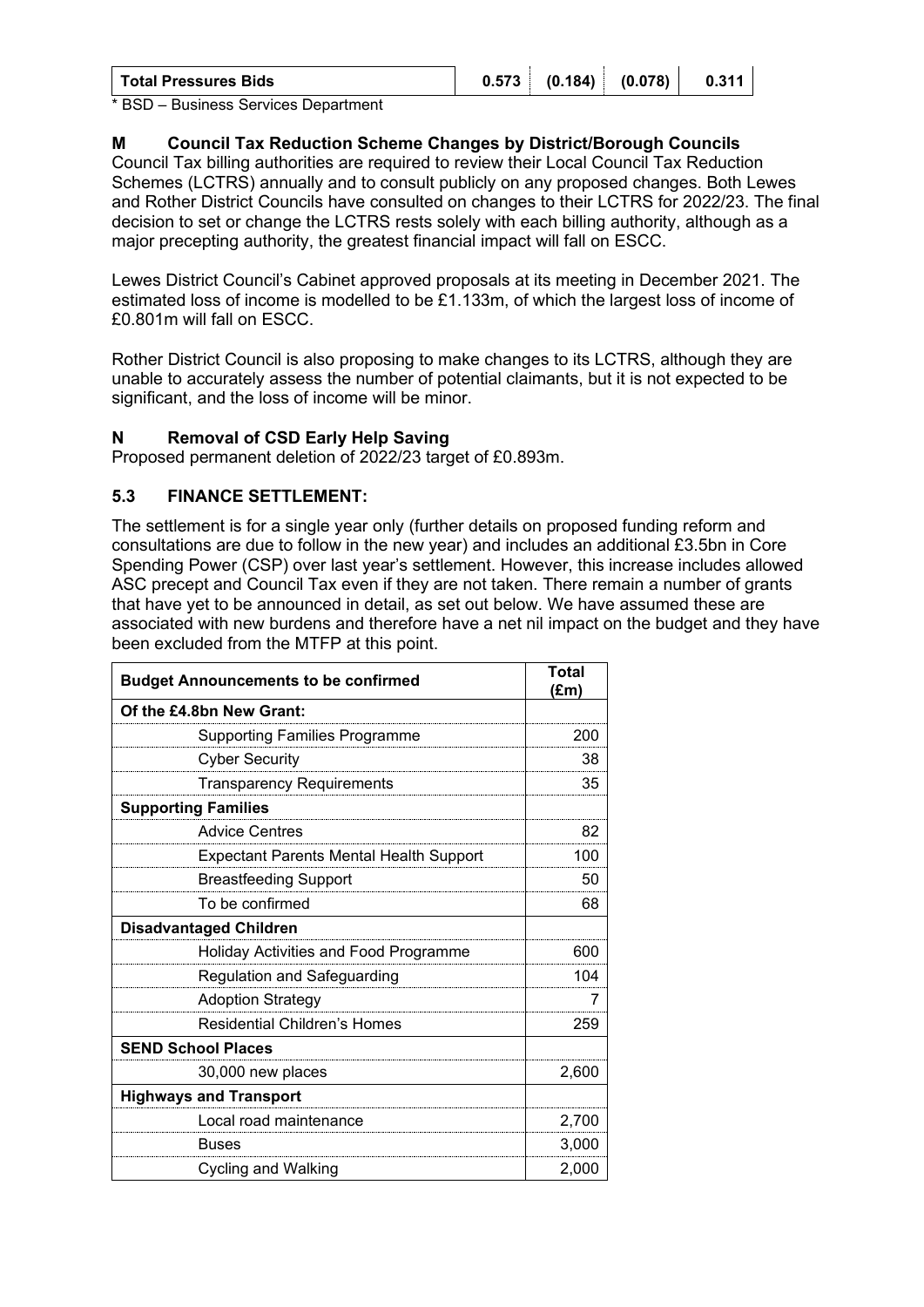# **O Continuation of Business Rates Pooling 2022/23**

It was confirmed at the Provisional Settlement that the Business Rates pooling arrangements will be allowable in 2022/23. Proceeds of pooling have been updated using published information from District and Borough Councils.

## **P Additional 1% Adult Social Care Precept**

The Spending Review 2021 (SR21) document confirms that the Council Tax referendum limit is expected to remain at 2% per annum for the Spending Review Period. Additionally, authorities with ASC responsibilities are expected to be able to raise an ASC precept by up to 1% in 2022/23. Future years are not confirmed at this time; see paragraph Z.

## **Q New Social Care Grant (adults and children's)**

As part of the £1.6bn new Government Grant funding announced at SR21, the Council will receive £6.6m Social Care Grant, distributed using the Adult Social Care Relative Needs Formula, with equalisation for the impact of the 1% social care precept. This grant is assumed for the life of the MTFP.

## **R Improved Better Care Fund and Revenue Support Grant**

As part of the £1.6bn new Government Grant funding announced at SR21, there is an inflationary increase to the Improved Better Care Fund and Revenue Support grant, providing an additional £0.639m and £0.120m respectively.

## **S Services Grant**

As part of the £1.6bn new Government Grant funding announced at SR21, the Council will receive a Services Grant of £5.175m. The statement highlights that this is a one-off grant and will not be taken into consideration for transitional protection when future system changes are made (but will be used for transitional support). In future years the distribution formula may change with regard to transitional support. This grant will be held in the Financial Management Reserve for one-off investment opportunities.

### **T Social Care Grant (continuation)**

It was announced at SR21 that the Social Care Grant will be no less than that received in 2021/22, and that funding levels would be maintained at least in the short term.

### **U Market Sustainability and Fair Cost of Care Fund / New Burdens**

£162m has been allocated to local authorities from the funds raised in the National Insurance Health and Social Care levy. This Market Sustainability and Fair Cost of Care Fund is allocated to support authorities prepare for paying a fair rate of care and is therefore assumed as a net nil impact. The grant will provide £1.745m which will be allocated directly to ASC; any unused grant will be transferred to the proposed new ASC Reform Reserve.

# **V Market Sustainability and Fair Cost of Care / Further Support for New Burdens**

It is proposed that the £3.1m raised from the additional 1% ASC Precept be set aside to cover any new burdens in excess of the funding available. The grant will be allocated directly to ASC; any unused grant will be transferred to the proposed new ASC Reform Reserve.

### **W New Homes Bonus**

The New Homes Bonus has been 'rolled over' for another year, with allocations made and the final 2019/20 legacy payment honoured. The lower tier services grant has been 'rolled over' at £111m nationally, and with a new cash terms funding floor. Due to a significant number of new homes completing in the 12 months to October 2021 this is an additional £0.702m. Historically this has been used to support capital infrastructure and it is therefore proposed to move this to the Capital Programme alongside the additional £0.114m already in the MTFP.

### **X General Contingency Further Update**

This is calculated at an agreed formula of 1% of net budget less treasury management and is a further update as a result of the settlement.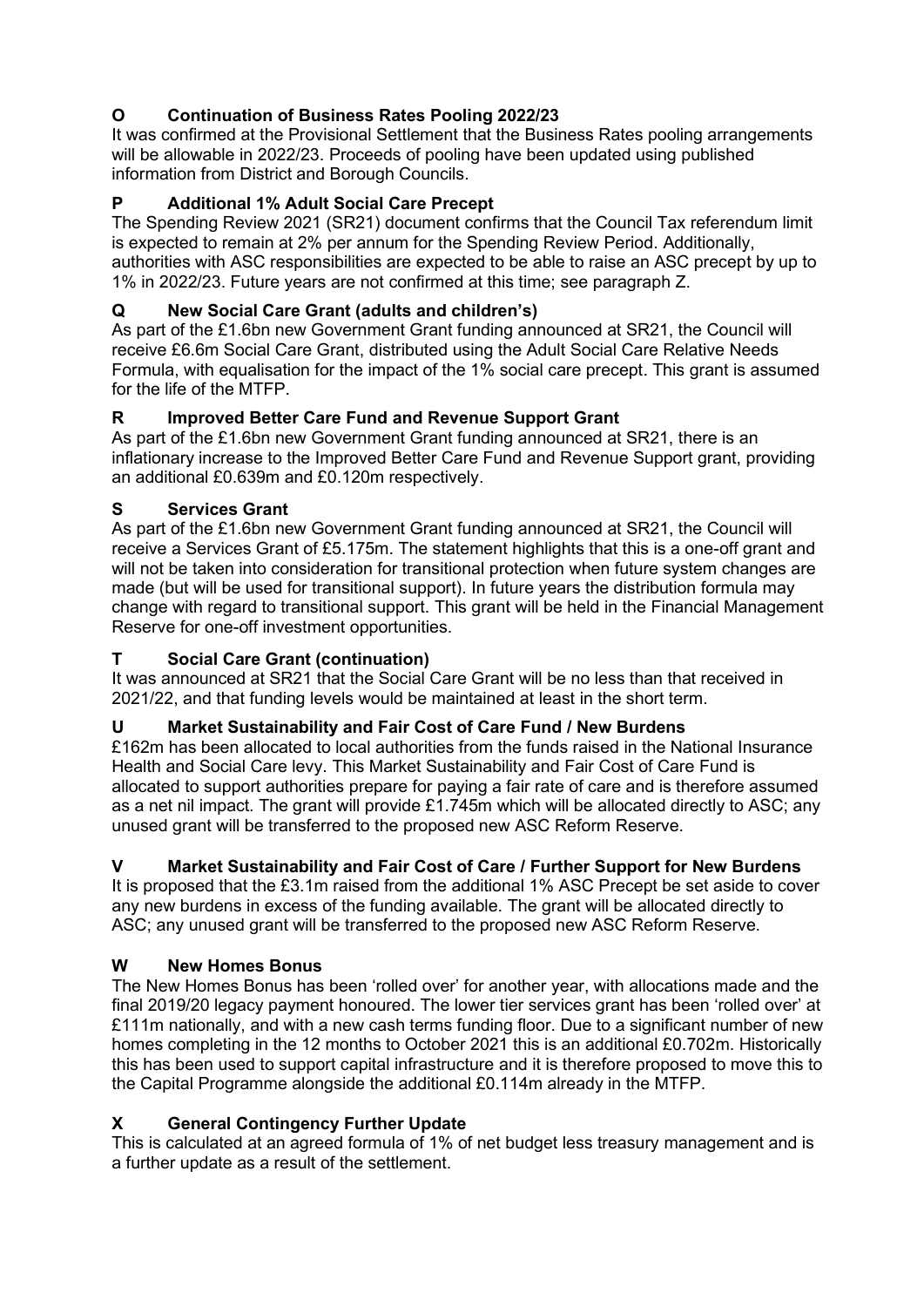## **Y Continuation of Services Grant**

As stated at paragraph S, the 2022/23 allocation is for one year only and in future years the distribution formula may change with regard to transitional support. A prudent estimate for future years is 50% of the current allocation.

## **Z ASC Precept 1% in 2023/24 and 2024/25**

As stated at paragraph P, the power to raise an ASC precept by up to 1% beyond 2022/23 has not been confirmed.

#### **AA Transfer to Reserve**

The estimated balance of £4.984m after Finance Settlement will be transferred to the Financial Management Reserve to mitigate future risks around Children's Services, SEND, Adult Social Care, Funding Reform and Covid legacy.

5.4 Appendix 4 shows the detailed savings, with figures in the first section and equality impact assessments (EQIAs) in the second. The targets have been updated for proposed removal of Children's Services Early Help savings. For the period 2022/23 to 2023/24 there are savings targets of £2.604m. No new savings are being sought; normally the Council would be setting a three year programme of savings but with the uncertainty of future years' settlements it would be premature to seek new savings at this juncture.

5.5 The table below summarises the COVID grants available with expected usage. Clarity has been received that the Contain Outbreak Management Fund can now be carried forward beyond 31 March 2022. The carry forward of £19.9m of COVID funding provides the opportunity to continue to mitigate the impact of COVID, within grant conditions.

| <b>COVID-19 Grants 2021/22 (£m)</b> | <b>Carried</b><br>forward | <b>Expected</b><br>in-year | <b>Forecast</b><br>usage<br>in-vear | <b>Specific</b><br>set-aside<br>for LAC in<br>future yrs | <b>Forecast</b><br>balance<br>remaining |
|-------------------------------------|---------------------------|----------------------------|-------------------------------------|----------------------------------------------------------|-----------------------------------------|
| COVID-19 General Funding            | 15.132                    | 11.979                     | (9.704)                             | (4.457)                                                  | 12.950                                  |
| COVID-19 Specific Funding           | 15.784                    | 27.928                     | (36.804)                            |                                                          | 6.908                                   |
| <b>Total funding</b>                | 30,916                    | 39,907                     | (46.508)                            | (4.457)                                                  | 19.858                                  |

### **6 2023/24 and beyond**

6.1 Whilst the Council has received some very welcome additional funding from the Government, it remains challenging to plan for 2023/24 and beyond. The level of Government funding that ESCC will receive between 2023/24 – 2024/25 is not confirmed; Although the Spending Review 2021 was for three years, the provisional settlement was one year only with indicative levels for the subsequent two years, meaning there remains uncertainty over actual levels of funding ESCC will receive and how the Levelling Up agenda will be implemented in future years. The strongest indication of a change in policy is that 75% business rates retention is not now likely to be implemented.

6.2 This uncertainty in future local government funding beyond next year means that, whilst the budget is balanced in 2022/23, until the Local Government Financial Settlement 2022, or other announcements, provide confirmation of funding, there is the potential requirement for further savings of £9.6m by 2024/25.

6.3 The Council has a robust planning process and sufficient reserves and will continue to work towards a balanced position in 2023/24. The Reserves and Robustness Statement is set out in Appendix 6.

### **7. Council Tax requirement**

7.1 Cabinet agreed in September that budget planning should be on the basis that Council Tax is increased by 1.99% and that the Adult Social Care Precept maintains at 1.5% in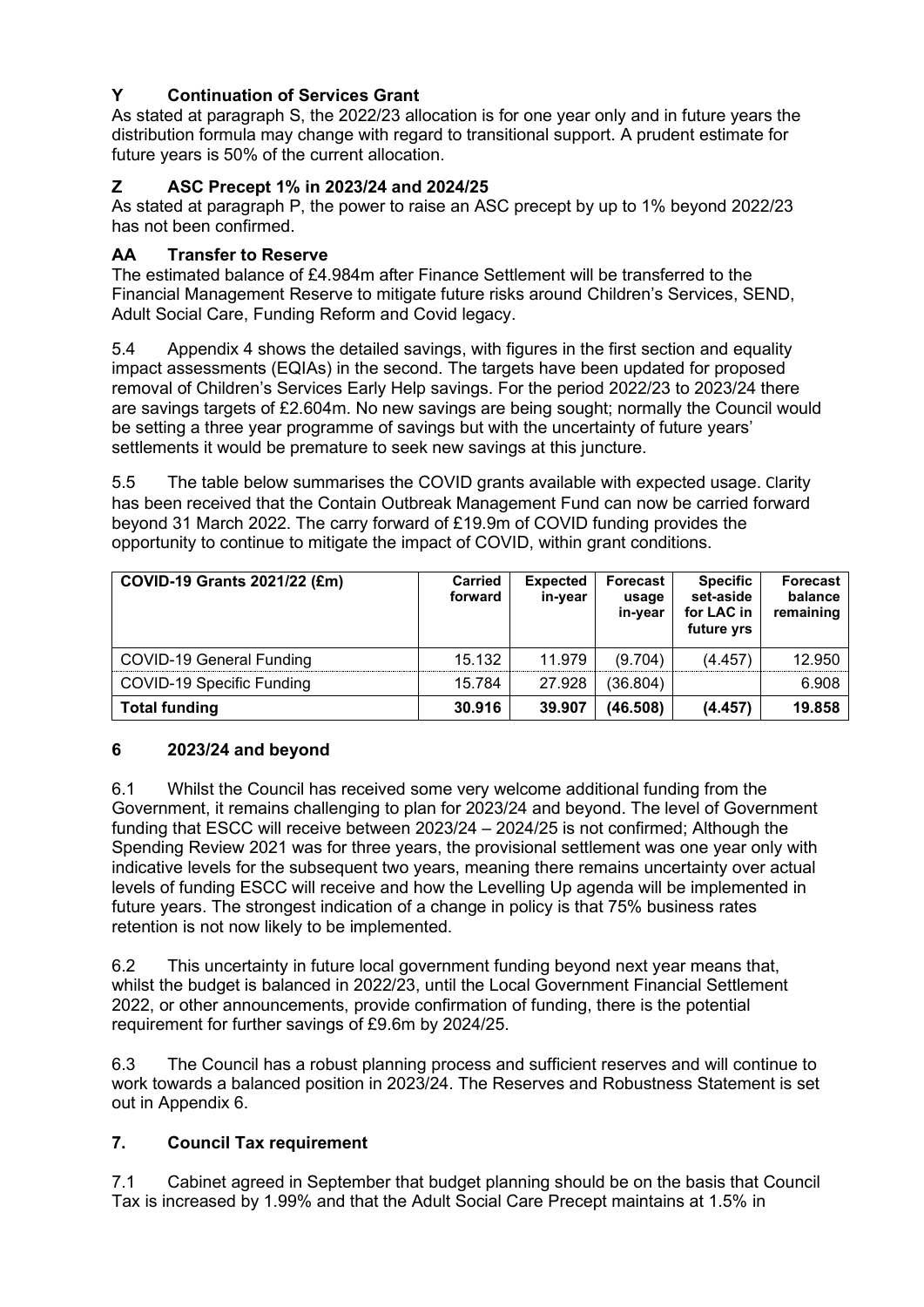2022/23 as part of the allowable 3% across two years as announced at Spending Review 2020.

7.2 The Provisional Local Government Settlement 2022/23 provided for an additional 1% Adult Social Care precept (in addition to the 1.5% provided for as part of the Spending Review 2020). Taking into account the significant risks and uncertainties related to the national reforms of Adult Social Care it is proposed that this is included. It was announced at Spending Review 2021 that an additional 1% ASC precept in 2023/24 and 2024/25 is expected, although this will be confirmed as part of future government announcements. It is therefore proposed that the County Council be asked to consider increasing Council Tax in 2022/23 by 4.49% (1.99% Council Tax plus 2.5% Adult Social Care precept). If agreed, the proposed band D charge for 2022/23 would therefore be:

| Changes in Council Tax          | £ per house at Band D |                    |  |
|---------------------------------|-----------------------|--------------------|--|
|                                 | <b>Council Tax</b>    | <b>Council Tax</b> |  |
|                                 | Annual                | Weekly             |  |
| Band D 2021/22                  | £1,544.04             | £29.69             |  |
| Council Tax increase*           | £30.78                | £0.59              |  |
| Adult Social Care precept* 2.5% | £38.52                | £0.74              |  |
| Indicative Band D 2022/23*      | £1,613.34             | £31.02             |  |

\* Council Tax is rounded to allow all bands to be calculated in whole pounds and pence.

7.3 The formal precept notices for issue to the Borough and District Councils will follow the formal recommendation by County Council. The current position is subject to change following final figures on Collection Fund and Business Rates provided by Borough and District Councils at the end of January 2022. The draft precept calculation is therefore set out at Appendix 5.

#### **8. Capital Programme**

8.1 The capital programme focuses on the delivery of basic need for the Council to continue to deliver our services as efficiently as possible. The areas of targeted basic need include:

- Schools Places (early years, primary, secondary and special).
- Highways Structural Maintenance, Bridge Strengthening, Street Lighting, Rights of Way and Bridge Replacement Programme.
- Property Building Maintenance (schools and corporate).
- Climate Change.
- Information Technology & Digital (IT&D).
- Economic Intervention.
- Adults' and Children's House Adaptations Programme.
- Libraries.

8.2 The current approved programme has now been updated to include the quarter 2 position and other approved variations and updates. Service Finance and Departmental Capital Teams have also completed a capital programme refresh, re-profiling their programmes and schemes as accurately as possible based on current knowledge over the planned programme.

8.3 The planning horizon has been extended to 2031/32 to maintain the 10 year programme and to include a nominal level of investment for Climate Change as basic need as agreed at State of the County. Services have also presented areas of growth in basic need requirements and these have been included in the programme where these represent reasonable synergy with the basic need principles. These updates include:

• Additional investment of £3.1m per year to uplift the basic need target and maintain current road conditions of 4% (A Roads), 4% (B&C Roads), 14% (Unclassified roads) being "red" over the next 10 years.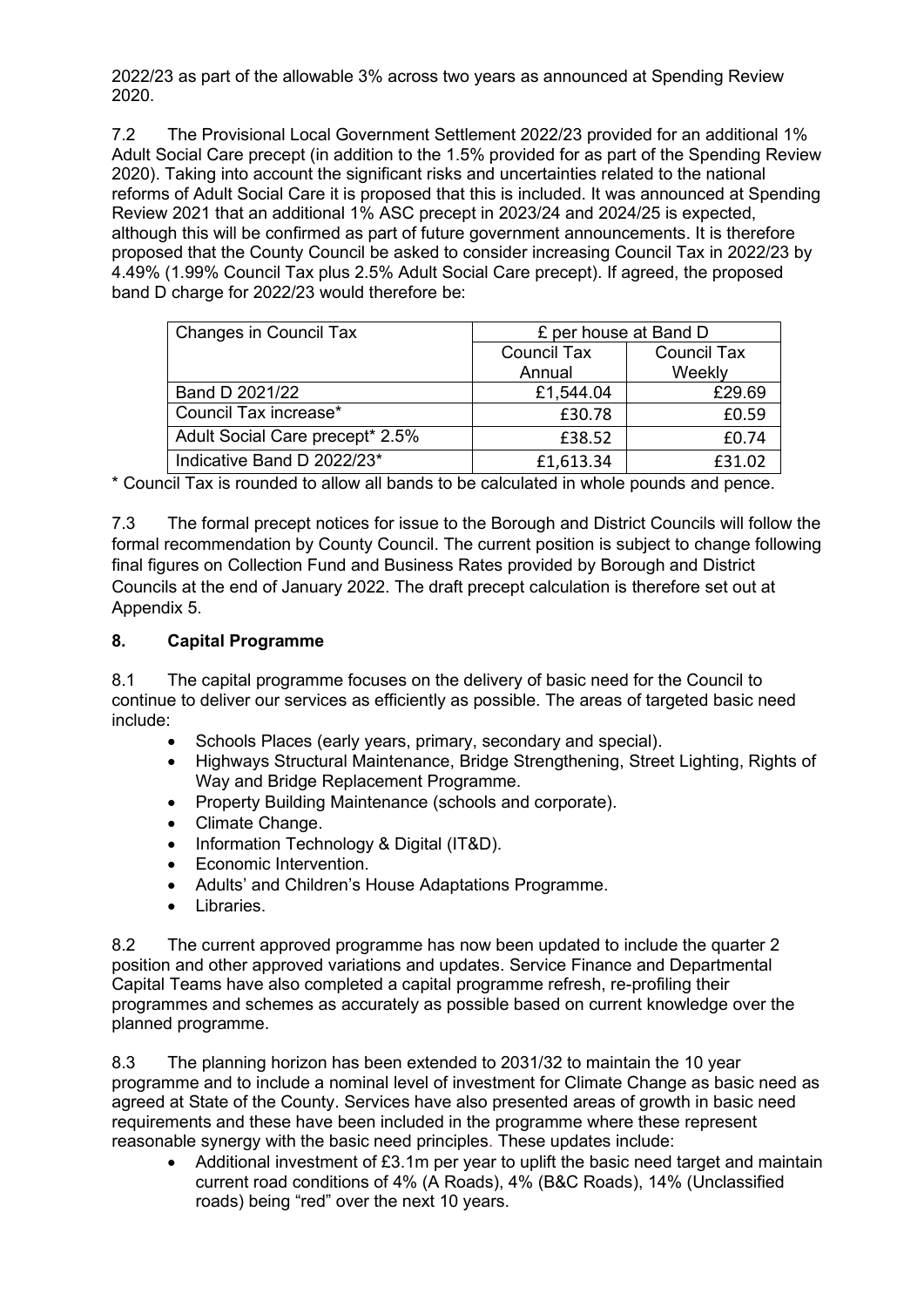- A total of £15.3m new and early investment to support essential works to highway structures and address a backlog of life-expired street lighting columns, enabling the annual capital budget requirement for streetlighting to be reduced by £4.5m in the later years of the programme.
- £6.0m of new investment to support the Council's commitment to carbon neutrality by 2050 at the latest, in addition to £3.6m capital approved by Cabinet in November 2021. The additional funding will enable the acceleration of a range of carbon reduction initiatives including transitioning away from gas or oil-fed heating systems, the installation of energy efficient lighting, and the future proofing of the estate through enabling works that will facilitate later delivery of decarbonisation.
- An update to the School Basic Need programme to provide additional early years provision in areas of planned housing development.
- £19.1m to provide important additional SEND provision in the north of the County.

8.4 It is proposed that a capital programme of £346.1m be set over the MTFP period from 2021/22 to 2024/25 (current year plus three) and requiring £157.5m of borrowing, with the remaining years to 2031/32 being indicative to represent longer term planning. The update to the capital programme can be found at Appendix 8a.

8.5 The revenue impact of additional borrowing to fund the updates to the capital programme have been made in the MTFP. The capital programme updates result in a significant increase in the cost of borrowing (£1.3m by 2024/25) and, as shown in the graph below, there will be a need for further uplift to the Treasury Management budget in the latter years of the programme. There are also a number of risks and uncertainties regarding the programme to 2024/25 and beyond, of which some are identified at Appendix 8a, necessitating holding a risk provision of Treasury Management capacity to allow for additional borrowing for emerging risks.



8.6 The Council's current Capital Strategy covers the period 2021/22 to 2041/42 and was approved as part of RPPR 2020/21. The 20-year Capital Strategy has been updated to reflect emerging risks, principles and corporate priorities. The updated Capital Strategy can be found at Appendix 8c.

### **9. Robustness and Reserves**

9.1 At State of the County in July 2021 there was an estimated a total reserves balance of £89.6m by March 2025. Since then there have been some updates and, moving the estimates on a year, the balance at 31 March 2026 is estimated at £91.7m of which £25.0m relates to strategic reserves. The current reserves position is shown below.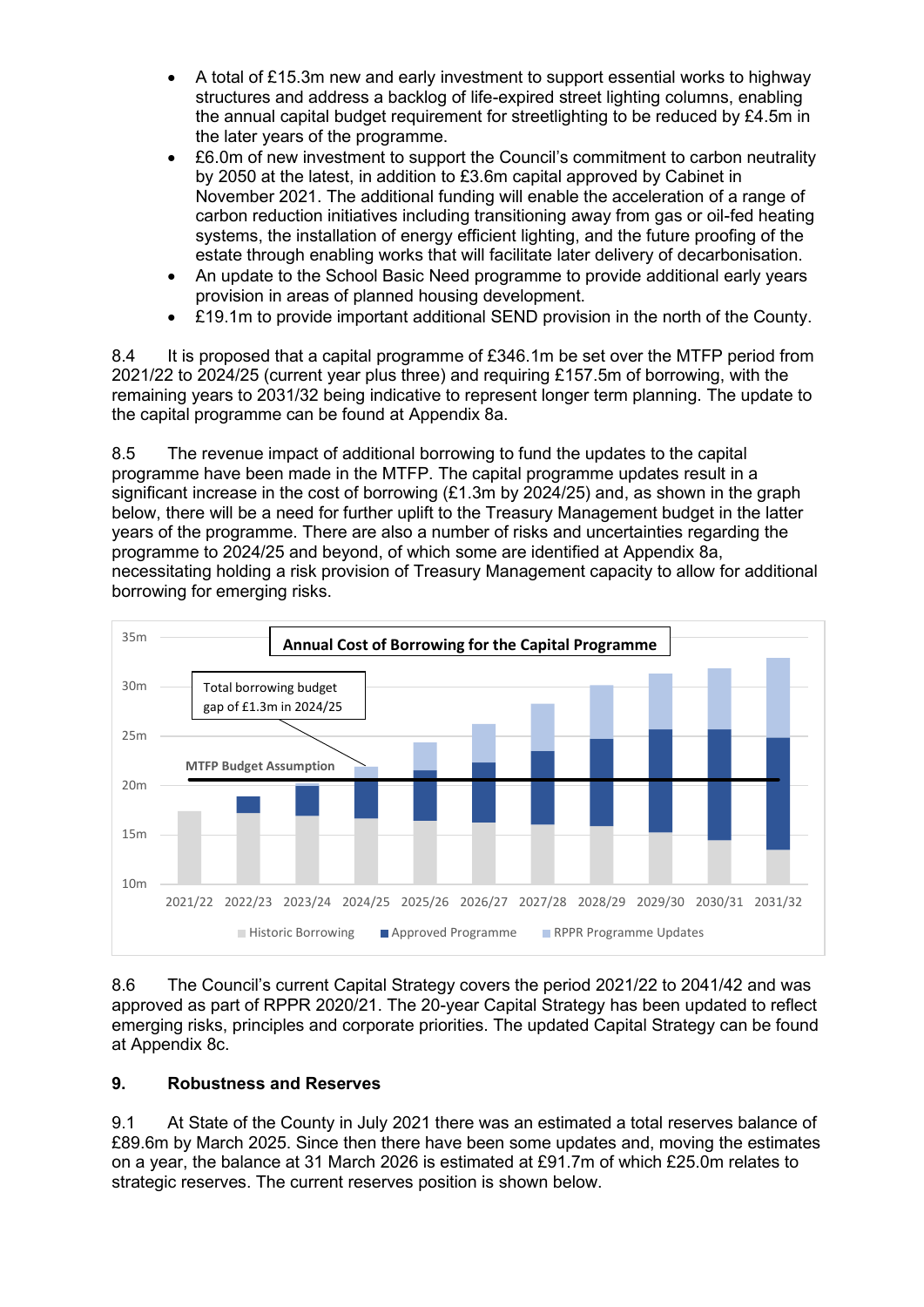|                                                       | <b>State of the County</b><br>Report 20/21 (£m) |                                                   | <b>Full Council</b><br>February 2022 (£m) |                                                   |  |
|-------------------------------------------------------|-------------------------------------------------|---------------------------------------------------|-------------------------------------------|---------------------------------------------------|--|
|                                                       | 01.04.21<br>Actual                              | <b>Estimated</b><br><b>Balance at</b><br>31.03.25 | 01.04.22<br><b>Estimate</b>               | <b>Estimated</b><br><b>Balance at</b><br>31.03.26 |  |
| <b>Earmarked Reserves:</b>                            |                                                 |                                                   |                                           |                                                   |  |
| Held on behalf of others or statutorily<br>ringfenced | 32.3                                            | 31.7                                              | 33.7                                      | 34.2                                              |  |
| <b>Named Service Reserves</b>                         |                                                 |                                                   |                                           |                                                   |  |
| <b>Waste Reserve</b>                                  | 16.1                                            | 5.0                                               | 16.1                                      | 9.7                                               |  |
| Capital Programme Reserve                             | 12.4                                            | 8.9                                               | 19.7                                      | 7.5                                               |  |
| <b>Insurance Reserve</b>                              | 7.4                                             | 5.4                                               | 6.8                                       | 5.3                                               |  |
| Adult Social Care Reform Reserve (NEW)                | 0.0                                             | 0.0                                               | 0.0                                       | 0.0                                               |  |
| Subtotal named service reserves                       | 35.9                                            | 19.3                                              | 42.6                                      | 22.5                                              |  |
| <b>Strategic Reserves</b>                             |                                                 |                                                   |                                           |                                                   |  |
| <b>Financial Management</b>                           | 50.1                                            | 25.2                                              | 52.7                                      | 21.8                                              |  |
| <b>Priority Outcomes and Transformation</b>           | 8.0                                             | 3.4                                               | 17.0                                      | 3.2                                               |  |
| <b>Subtotal strategic reserves</b>                    | 58.1                                            | 28.6                                              | 69.7                                      | 25.0                                              |  |
| <b>Total Earmarked Reserves</b>                       | 126.3                                           | 79.6                                              | 146.0                                     | 81.7                                              |  |
| <b>General Fund Balance</b>                           | 10.0                                            | 10.0                                              | 10.0                                      | 10.0                                              |  |
| <b>TOTAL RESERVES</b>                                 | 136.3                                           | 89.6                                              | 156.0                                     | 91.7                                              |  |

9.2 The level of reserves held by the Council is considered appropriate. In the recent uncertain financial, economic and political times councils have grappled with the challenge of delivering services within a difficult financial landscape. That uncertainty is brought into sharp focus given the lack of clarity about what funding will be provided for councils beyond next year as a result of the Levelling Up agenda and Adult Social Care reform. Therefore, wherever possible, transfers of resources to the Financial Management Reserve will be made. Details of the reserves held, and the Chief Finance Officer Statement on Reserves and Budget Robustness is set out in Appendix 6.

### **10. Engagement Feedback and Future Consultation**

10.1 The views of the Scrutiny Committees are set out in Appendix 7. The views of partners are also included in the appendix.

10.2 The outcomes of engagement events with young people, Trades Unions and business ratepayers will be made available to Members once the meetings have been held and comments recorded.

### **11. Equalities**

11.1 An initial Equalities Impact Assessment (EqIA) of the revenue savings proposals has been undertaken and is set out in Appendix 4. Where a detailed EqIA has been identified as required and completed it is available to Members. Further EqIAs will be undertaken where appropriate when individual proposals are being considered.

11.2 All proposed capital spending has been subject to an initial equalities assessment to identify potential impacts and identify whether a detailed EqIA is required (including if one has already been completed or is planned). Where the need for further equality assessment has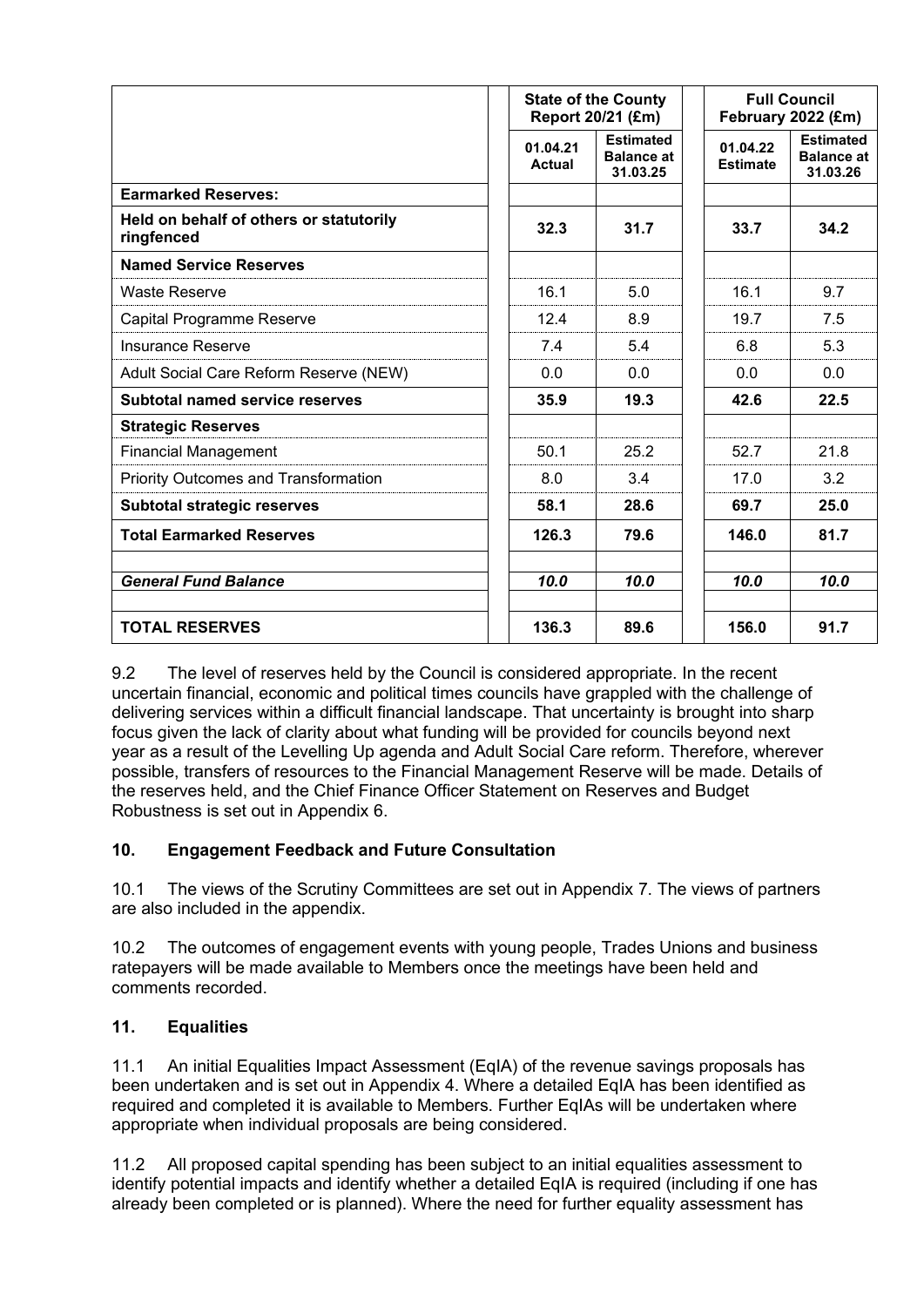been identified, this will be undertaken when individual proposals are being planned in more detail, to enable accurate analysis. A summary of the equality consideration of proposed capital spending is set out in Appendix 8b and where a detailed EqIA has been completed it is available to Members.

11.3 In considering the proposals in this report, Cabinet Members are required to have 'due regard' to the duties set out in Section 149 of the Equality Act 2010 (the Public Sector Equality Duty) as summarised in Appendix 8b. EqIAs are carried out to identify any adverse impacts that may arise as a result of proposals for people sharing legally protected characteristics and to identify appropriate mitigations. The full version of relevant completed EqIAs for revenue savings and capital projects are available on the Cabinet pages of the County Council's website. They can be inspected upon request at County Hall. Members must read the full version of the EqIAs and take their findings into consideration when determining these proposals.

11.4 Whilst the Cabinet is being asked to recommend, and subsequently the County Council asked to agree, the revenue budget and capital programme, the budget decision does not constitute final approval of what policies would be or what sums of money will be saved or spent under the service proposals. The recommendations in the report do not commit the Council to implement any specific saving or spending proposal. When the Executive come to make specific decisions on budget reductions or expenditure, where necessary, focussed consultations and the full equalities implications of doing one thing rather than another will be considered in appropriate detail. If it is considered necessary, in light of equalities or other considerations, it will be open to those taking the decisions to spend more on one activity and less on another within the overall resources available to the Council.

## **12. Fees & Charges**

12.1 The Chief Finance Officer is delegated to approve all fees and charges and to report to Cabinet and County Council those set at a level above inflation; a reasonable inflation level with regard to the Consumer Price Index (CPI), Retail Price Index (RPI) and pay inflation being 2.5%. Appendix 9 shows a schedule of the fees and charges approved at quarter 3 that have increased by more than 2.5%.

### **13. Conclusion**

13.1 Prudent planning by the Council, and additional Government funding for the coming year, means the Council can again offer service stability for our residents. Whilst the additional national funding is welcome, it is short-term, with indications that the distribution of funding could change significantly in future years. Coupled with major reforms to key services, the implications of which are not yet clear, this creates significant risk and uncertainty for the future and we must do all we can now to prepare for the demands ahead.

13.2 There is continued reliance on raising funding for core pressures, particularly growing demand in Adult Social Care, through local Council Tax which is unrelated to social care need and unsustainable. It is also clear that funding provided to support the delivery of national reforms to Adult Social Care does not address current core pressures and may also not be enough to deliver the Government's expectations of local government's enhanced role. In this context we must again ask local people to contribute more to protect services for the most vulnerable for the future. Support will continue to be available through local Council Tax Support Schemes for those residents eligible.

13.3 The budget presented is for one year, with significant uncertainty about the picture ahead. Beyond 2022/23 we still face a significant gap between the funding we currently expect to have and the cost of providing our services as well as the undefined impacts of reforms. The proposals set out in this report put us in the best position we can to manage this situation and maintain our support to residents, particularly the most vulnerable children and adults, as